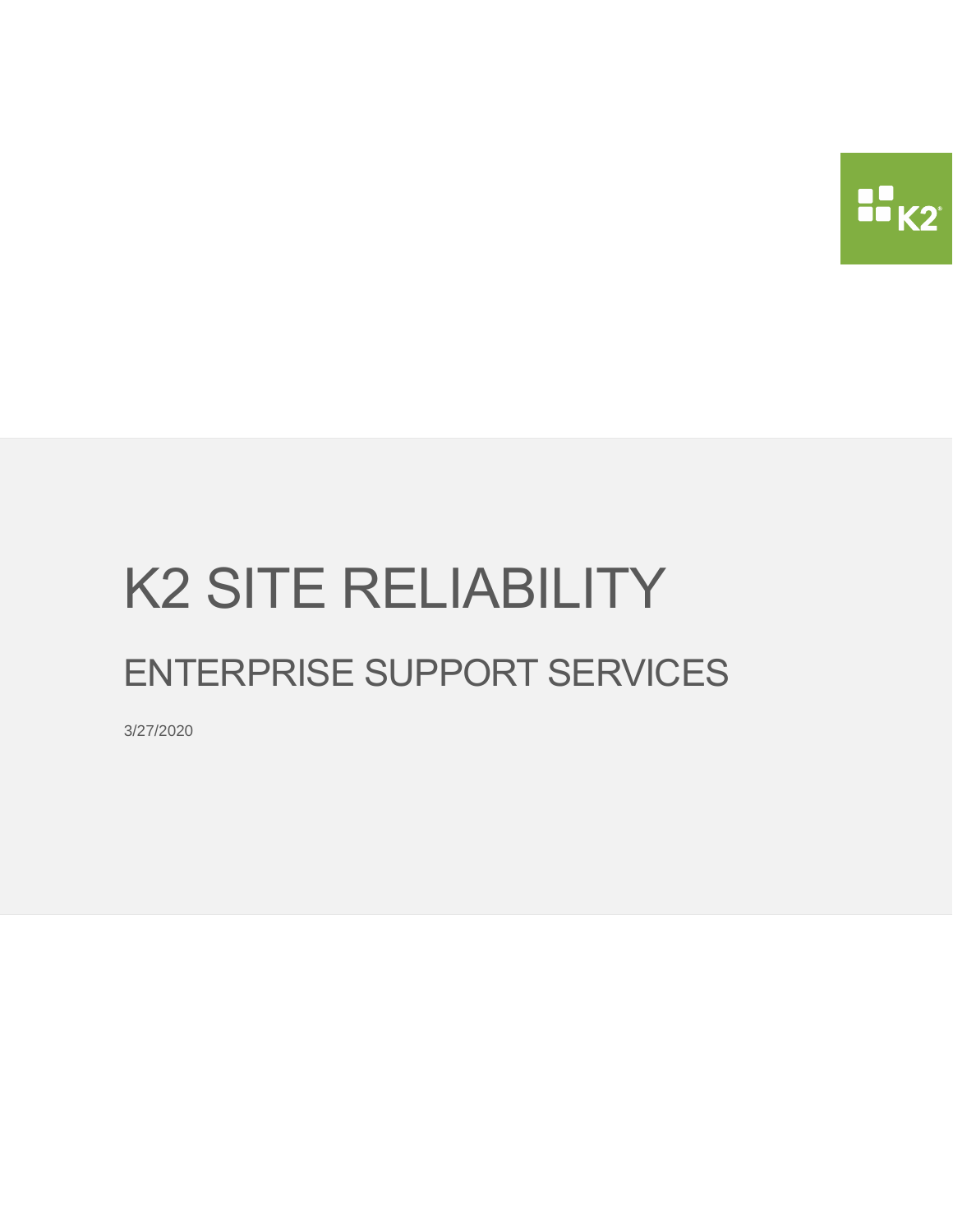#### TABLE OF CONTENTS

| 1.   |       |  |  |  |
|------|-------|--|--|--|
| 2.   |       |  |  |  |
|      | 2.1.  |  |  |  |
| 2.2. |       |  |  |  |
|      | 2.3.  |  |  |  |
|      | 2.4.  |  |  |  |
|      | 2.5.  |  |  |  |
| 3.   |       |  |  |  |
| 4.   |       |  |  |  |
|      | 4.1.  |  |  |  |
|      | 4.2.  |  |  |  |
|      | 4.3.  |  |  |  |
|      | 4.4.  |  |  |  |
|      |       |  |  |  |
|      |       |  |  |  |
|      | 4.5.  |  |  |  |
|      | 4.6.  |  |  |  |
|      | 4.7.  |  |  |  |
|      | 4.8.  |  |  |  |
|      | 4.9.  |  |  |  |
|      | 4.10. |  |  |  |
|      | 4.11. |  |  |  |
|      |       |  |  |  |
|      |       |  |  |  |
|      |       |  |  |  |
|      | 4.12. |  |  |  |
|      | 4.13. |  |  |  |
|      | 4.14. |  |  |  |
| 5.   |       |  |  |  |
|      | 5.1.  |  |  |  |
|      |       |  |  |  |
|      | 5.2.  |  |  |  |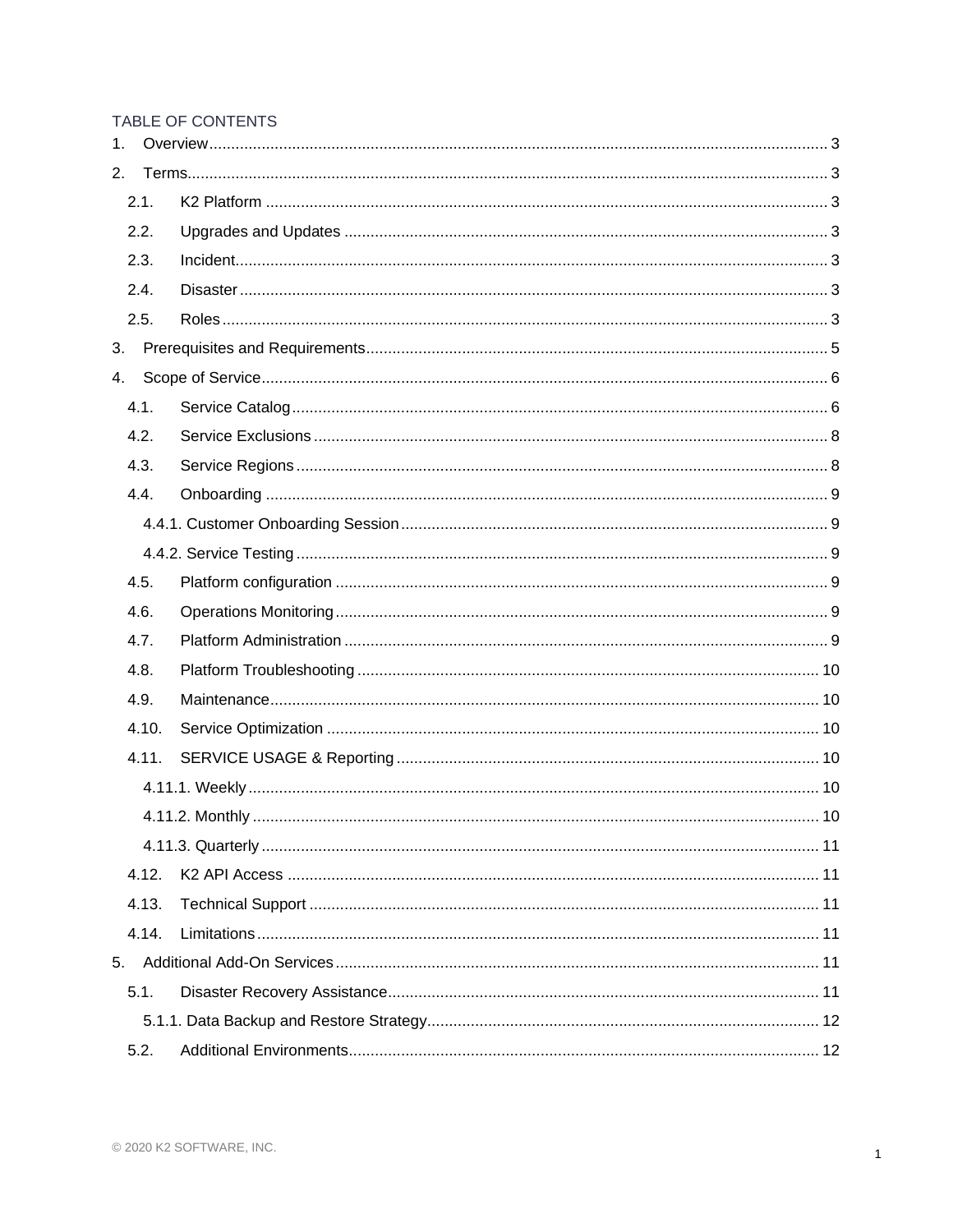| 5.3. |      |                                                                                |  |
|------|------|--------------------------------------------------------------------------------|--|
|      | 5.4. |                                                                                |  |
|      | 5.5. |                                                                                |  |
|      | 5.6. |                                                                                |  |
|      | 5.7. |                                                                                |  |
| 6.   |      |                                                                                |  |
|      | 6.1. |                                                                                |  |
|      |      |                                                                                |  |
|      |      |                                                                                |  |
|      |      |                                                                                |  |
|      |      |                                                                                |  |
|      |      |                                                                                |  |
|      |      |                                                                                |  |
|      | 6.2. |                                                                                |  |
| 7.   |      |                                                                                |  |
| 8.   |      |                                                                                |  |
|      | 8.1. |                                                                                |  |
|      |      | 8.1.1. System and Application Access Control, User and Password Management  16 |  |
|      | 8.2. |                                                                                |  |
|      | 8.3. |                                                                                |  |
|      |      |                                                                                |  |
|      |      |                                                                                |  |
|      | 8.4. |                                                                                |  |
|      |      |                                                                                |  |
|      |      |                                                                                |  |
|      | 8.5. |                                                                                |  |
|      |      |                                                                                |  |
|      |      |                                                                                |  |
|      | 8.6. |                                                                                |  |
|      | 8.7. |                                                                                |  |
|      |      |                                                                                |  |
|      |      |                                                                                |  |
| 9.   |      |                                                                                |  |
|      | 9.1. |                                                                                |  |

 $\sqrt{2}$ 

**H**K2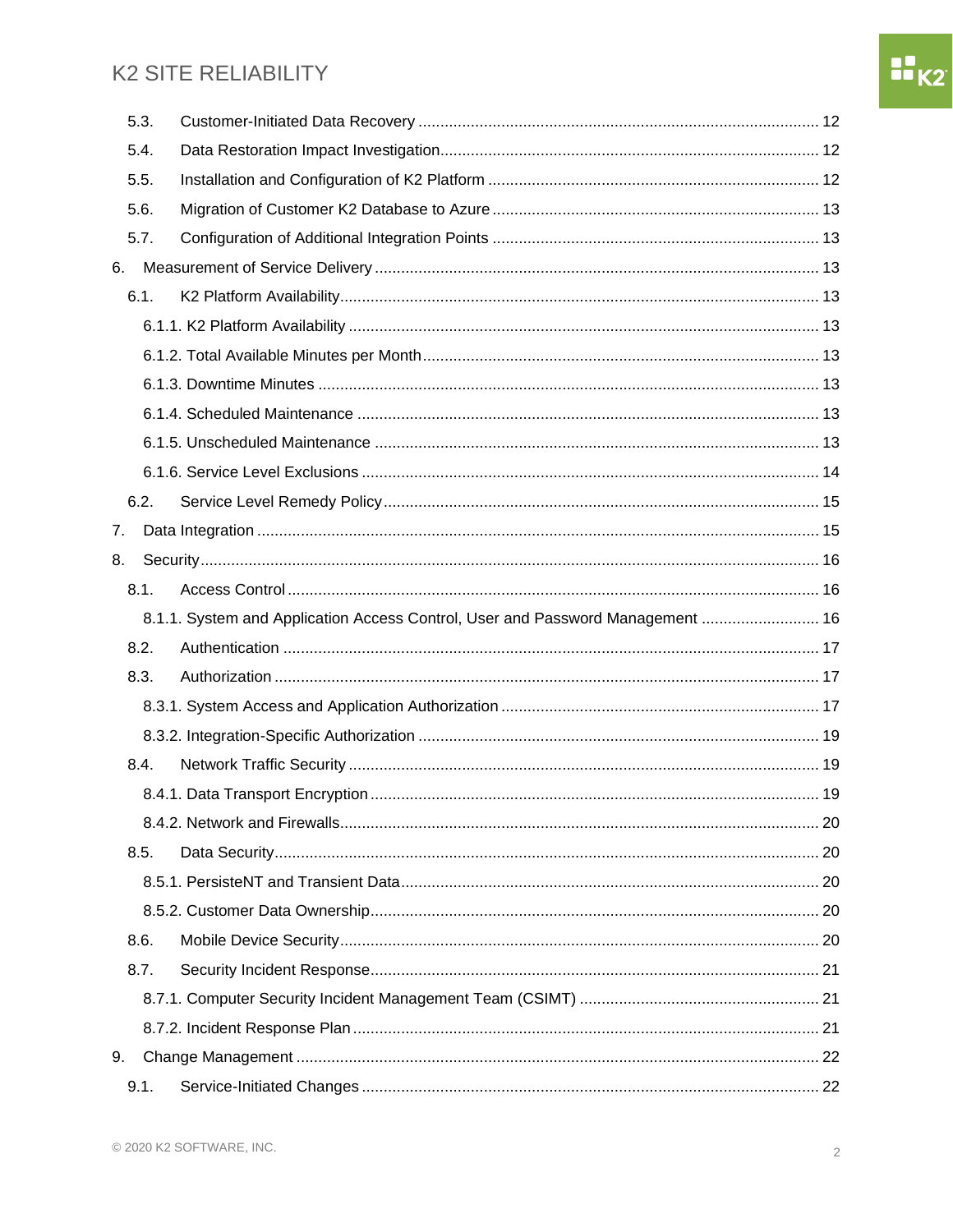### <span id="page-3-0"></span>1. OVERVIEW

These K2 Site Reliability Policies ("Policies") apply to service delivery of the K2 Site Reliability Service ("the Service") by K2 Software, Inc. and its subsidiaries ("K2").

As used in these policies, "customer", "you" and "your" refer to the individual or entity that has ordered the K2 Site Reliability Support service from K2 or an authorized distributor, as applicable.

The Service is provided in English, and during regional hours of operations, unless noted otherwise.

# <span id="page-3-1"></span>2. TERMS

#### <span id="page-3-2"></span>**2.1. K2 PLATFORM**

The Service relies on K2 software being installed in a customer-provided Azure environment. This K2 Platform-as-a-Service (PaaS) is referred to as "K2 Platform." With the Service, K2 maintains the K2 Platform, enabling customers to build applications on K2 software without the overhead of setting up, hosting and maintaining K2 environments. The customer does not manage the underlying K2 software components but retains control over the application development cycle and deployed applications.

#### <span id="page-3-3"></span>**2.2. UPGRADES AND UPDATES**

Major or minor versions of the K2 software, and their installation, are referred to as "Upgrades." Fix packs, cumulative updates, and other code fixes are known as "Updates." For more information, see the  $K2$ [Product Support and Release Strategy.](https://help.k2.com/k2releasestrategy#K2Version)

#### <span id="page-3-4"></span>**2.3. INCIDENT**

A "Site Reliability Incident," or "Incident," is a single event or set of events which results in downtime.

#### <span id="page-3-5"></span>**2.4. DISASTER**

For the purposes of this policy, a "Disaster" is defined as an unplanned event or condition that causes a complete loss of access to the primary third-party datacenter used to provide the Service.

#### <span id="page-3-6"></span>**2.5. ROLES**

| <b>Role</b>   |                                                    | <b>Description</b>                                                                     |
|---------------|----------------------------------------------------|----------------------------------------------------------------------------------------|
| me<br>es      | <b>Customer Azure</b><br>Administrators            | Customer resources who administer the customer Azure tenant.                           |
| ustol<br>Role | <b>Customer Active Directory</b><br>Administrators | Customer resources who administer the customer's Active Directory<br>(AD) environment. |

nu<br>Hiv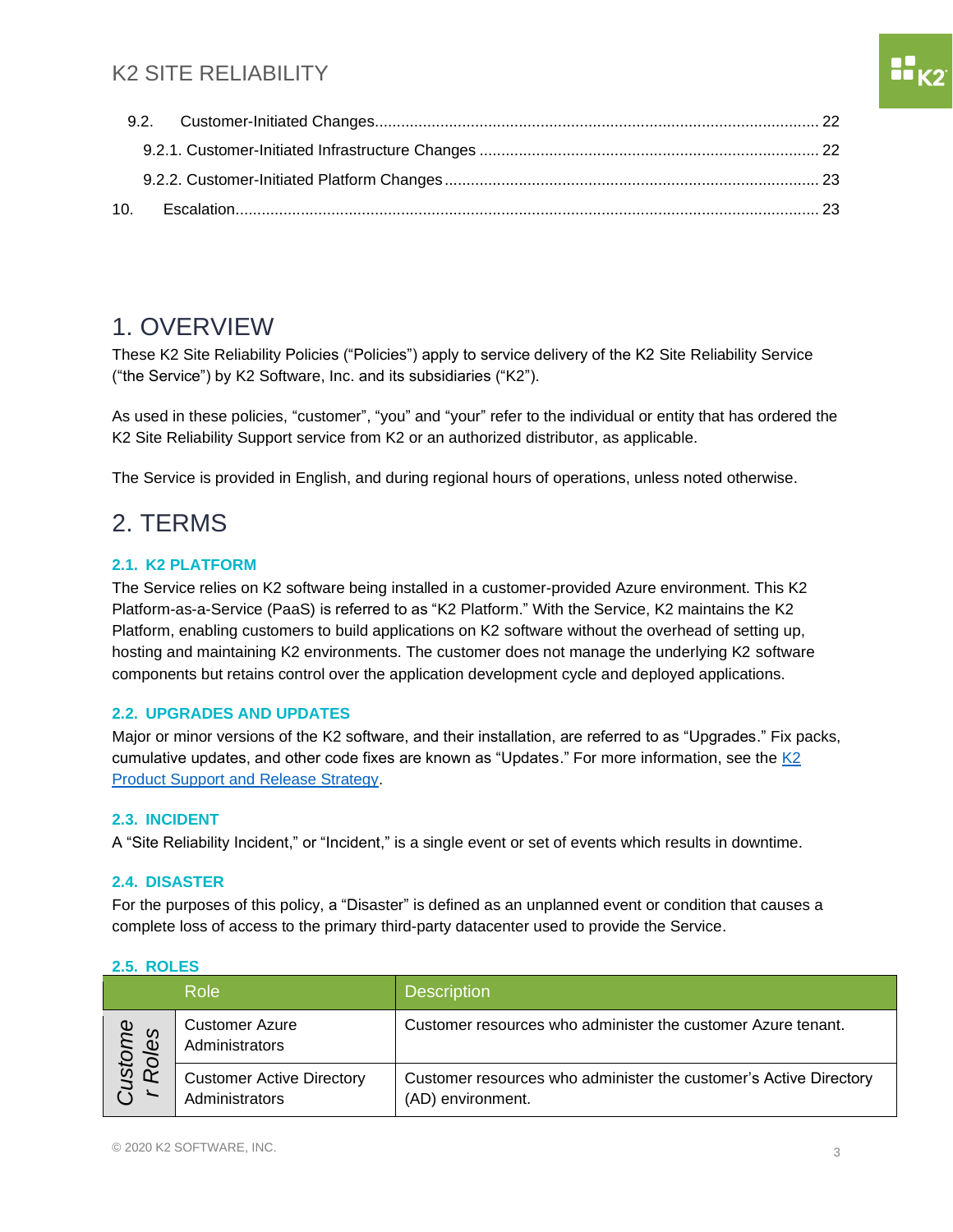

| Role    |                                              | <b>Description</b>                                                                                                                                                                                                                                                                 |
|---------|----------------------------------------------|------------------------------------------------------------------------------------------------------------------------------------------------------------------------------------------------------------------------------------------------------------------------------------|
|         | <b>Customer Network</b><br>Administrators    | Customer resources who maintain the customer's network and<br>network infrastructure.                                                                                                                                                                                              |
|         | <b>Customer Database Team</b>                | Customer resources responsible for the management, administration,<br>backup and DR specific to the databases that are required for the<br>Service.                                                                                                                                |
|         | <b>Customer SharePoint</b><br>Administrators | Customer resources who administer the customer's SharePoint<br>environment.<br>NOTE: SharePoint is not required to operate K2 Platform and this role<br>is only required if the customer requires integration into SharePoint.                                                     |
|         | <b>Customer K2 Administrators</b>            | Customer resources who maintain the applications and application-<br>specific components on the K2 production and non-production<br>environments.                                                                                                                                  |
|         | Customer K2 Helpdesk                         | Customer resources who provide first-level application support for the<br>applications deployed on the K2 production and non-production<br>environments.                                                                                                                           |
|         | <b>Customer K2 Developers</b>                | Customer resources who are responsible for building applications that<br>run on or utilize Cloud environment(s). These include no-code<br>developers who may build applications with tools like K2 Designer as<br>well as coding developers who build applications on K2 software. |
|         | <b>Enterprise Service Manager</b><br>(ESM)   | Service resource who serves as the primary contact for delivery of the<br>Service.                                                                                                                                                                                                 |
|         | <b>Customer Success Manager</b>              | Service resource who acts as the customer's main contact during<br>customer Onboarding, and for general account topics.                                                                                                                                                            |
| ဟ       | Service Onboarding                           | Service resources who assist during the customer Onboarding phase.                                                                                                                                                                                                                 |
| K2 Role | <b>Service Operations</b>                    | Service resources who maintain the K2 environment and associated<br>infrastructure, and provide support for operational issues.                                                                                                                                                    |
|         | <b>Datacenter Operations</b>                 | Resources provided by the datacenter provider to monitor and control<br>aspects like software and related Service infrastructure.                                                                                                                                                  |
|         | <b>Technical Support</b>                     | K2 Platform technical support services.                                                                                                                                                                                                                                            |
|         | <b>K2 Virtual Services</b>                   | K2 resources who perform a variety of services for customers, for fee-<br>based credits.                                                                                                                                                                                           |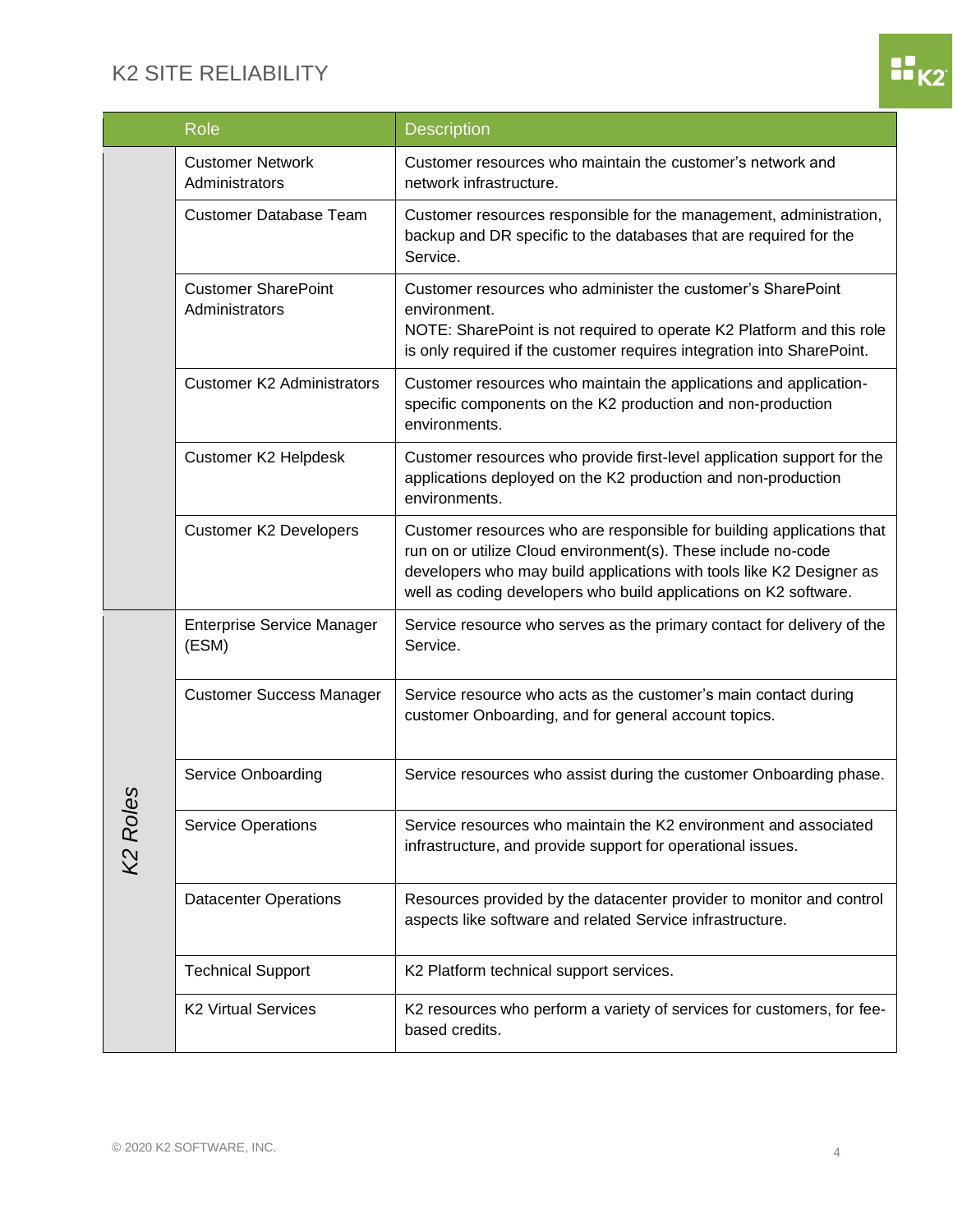| <b>Role</b>                                                  | <b>Description</b>                                                                   |
|--------------------------------------------------------------|--------------------------------------------------------------------------------------|
| <b>Computer Security Incident</b><br>Management Team (CSMIT) | Team of Service resources that respond to security threats and<br>breaches.          |
| K <sub>2</sub> Service Account                               | The identity of the K2 Service Account, the account under which the<br>Service runs. |

# <span id="page-5-0"></span>3. PREREQUISITES AND REQUIREMENTS

Prior to onset of the Service, a readiness review will be conducted, to verify the customer's infrastructure and K2 environment setup is leveraging best practices, and that all integration points are eligible for cloud connectivity.

In addition to the readiness review, the following are required:

- Customer must have a Microsoft Azure tenant
- Customer must be using a supported version of K2 with at least 12 months of standard support remaining
- A supported authentication provider
- Both the K2 SQL database and the K2 server must be hosted in the same MS Azure tenant
- Service Operations requires remote access capability to the K2 Platform hosted instances
- Service Operations requires full administrative access to K2 Platform instances and supporting virtual infrastructure
- Customer must provide a list of named resources and contact details for all relevant existing technical teams and support structures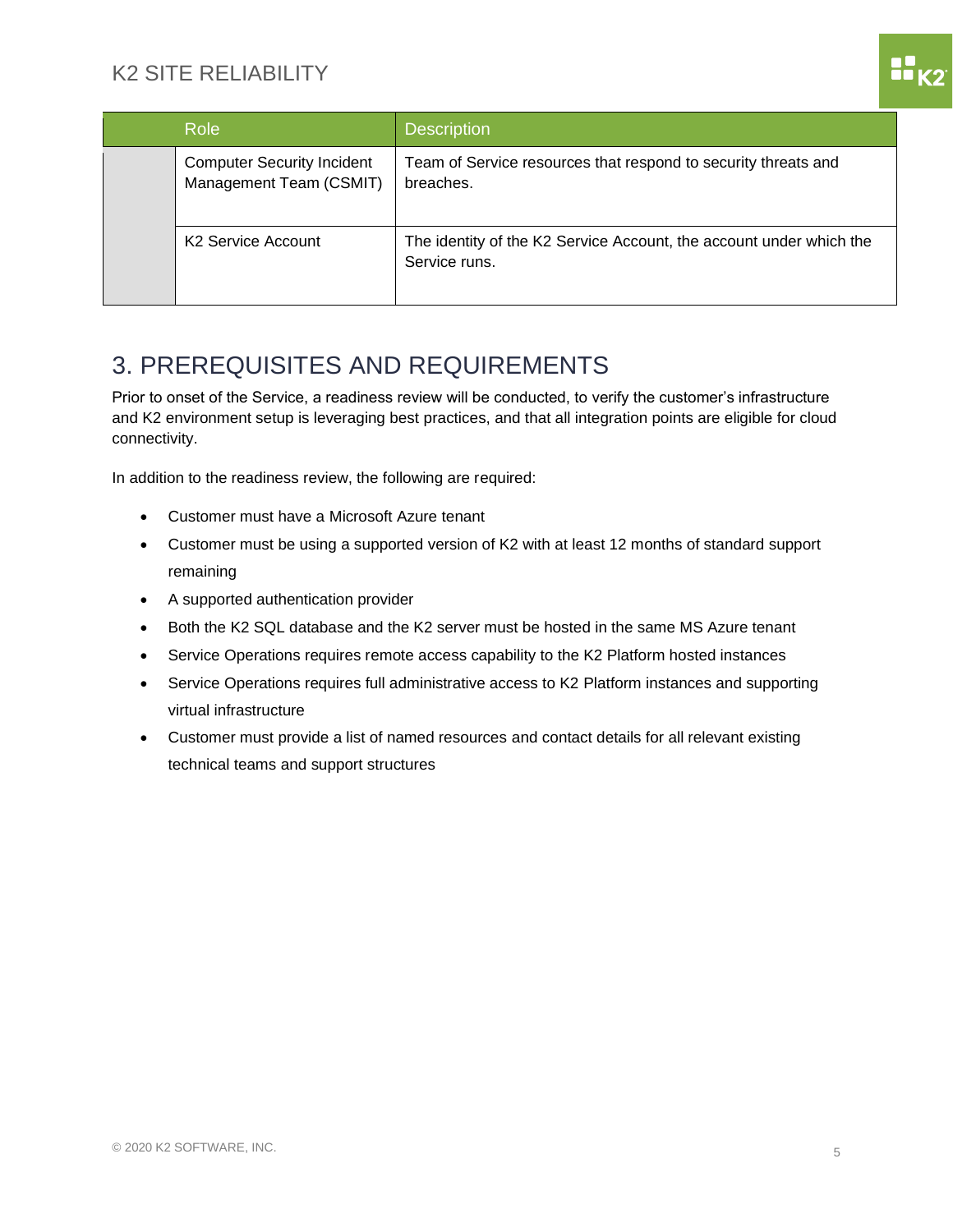# <span id="page-6-0"></span>4. SCOPE OF SERVICE

#### <span id="page-6-1"></span>**4.1. SERVICE CATALOG**

The following elements make up the Service catalog.

| <b>Service</b>           |                                                                         | <b>Description</b>                                                                                                                                                                                                                                      |  |
|--------------------------|-------------------------------------------------------------------------|---------------------------------------------------------------------------------------------------------------------------------------------------------------------------------------------------------------------------------------------------------|--|
|                          | Onboarding                                                              | Introduce the customer to the terms of the Service and resources.<br>Introduce customer and K2 points of contact. See Onboarding below.                                                                                                                 |  |
|                          | Platform configuration                                                  | Install and configure monitoring tools. See Onboarding below.<br>By default, the Service includes maintenance of three (3) K2 server<br>instances.<br>See the <b>Data Integration</b> section for more information about included<br>integration types. |  |
|                          | Operations monitoring                                                   | Quality-of-service monitoring of operational metrics of infrastructure and<br>K2 to ensure the Service is performing to specification.                                                                                                                  |  |
|                          | Platform administration                                                 | Service administration tasks as necessary to address system instability<br>or reliability issues. Administration of users, permissions, and customer<br>applications are not included in these services.                                                |  |
| <b>Standard Services</b> | Platform troubleshooting                                                | Troubleshooting issues in the core infrastructure and Service<br>environment. Customer application troubleshooting is not included in<br>these services.                                                                                                |  |
|                          | Planned service<br>maintenance                                          | Scheduled core infrastructure maintenance such as hardware,<br>operating system, and application version upgrades.                                                                                                                                      |  |
|                          | Unplanned service<br>maintenance                                        | Unplanned core infrastructure maintenance such as replacement of<br>failed hardware or installation of critical operating systems and<br>application patches.                                                                                           |  |
|                          | Service optimization                                                    | K2 aims to continually improve on and optimize the Service through<br>regular reviews of operations and education of the Customer K2<br>Helpdesk team to improve communication, case triage and deflection.                                             |  |
|                          | Service usage and<br>reporting                                          | Administer and report on licensed usage, Service quality                                                                                                                                                                                                |  |
|                          | K2 API Access                                                           | All standard, supported APIs and K2 Cloud web-based APIs are<br>included in the Service. Customers can reference these APIs when<br>building custom applications to connect to the Service.                                                             |  |
|                          | <b>Technical Support</b>                                                | Governed by the K2 Software Support Policies.                                                                                                                                                                                                           |  |
|                          | Disaster recovery (DR)<br>assistance                                    | Service Operations will work with Customer Database Team to restore<br>the Service in the event of outage.                                                                                                                                              |  |
| Subscription<br>Add-ons  | <b>Additional Production</b><br>and/or Non-production<br>environment(s) | Additional instances of production and non-production Service<br>environments are available separately.                                                                                                                                                 |  |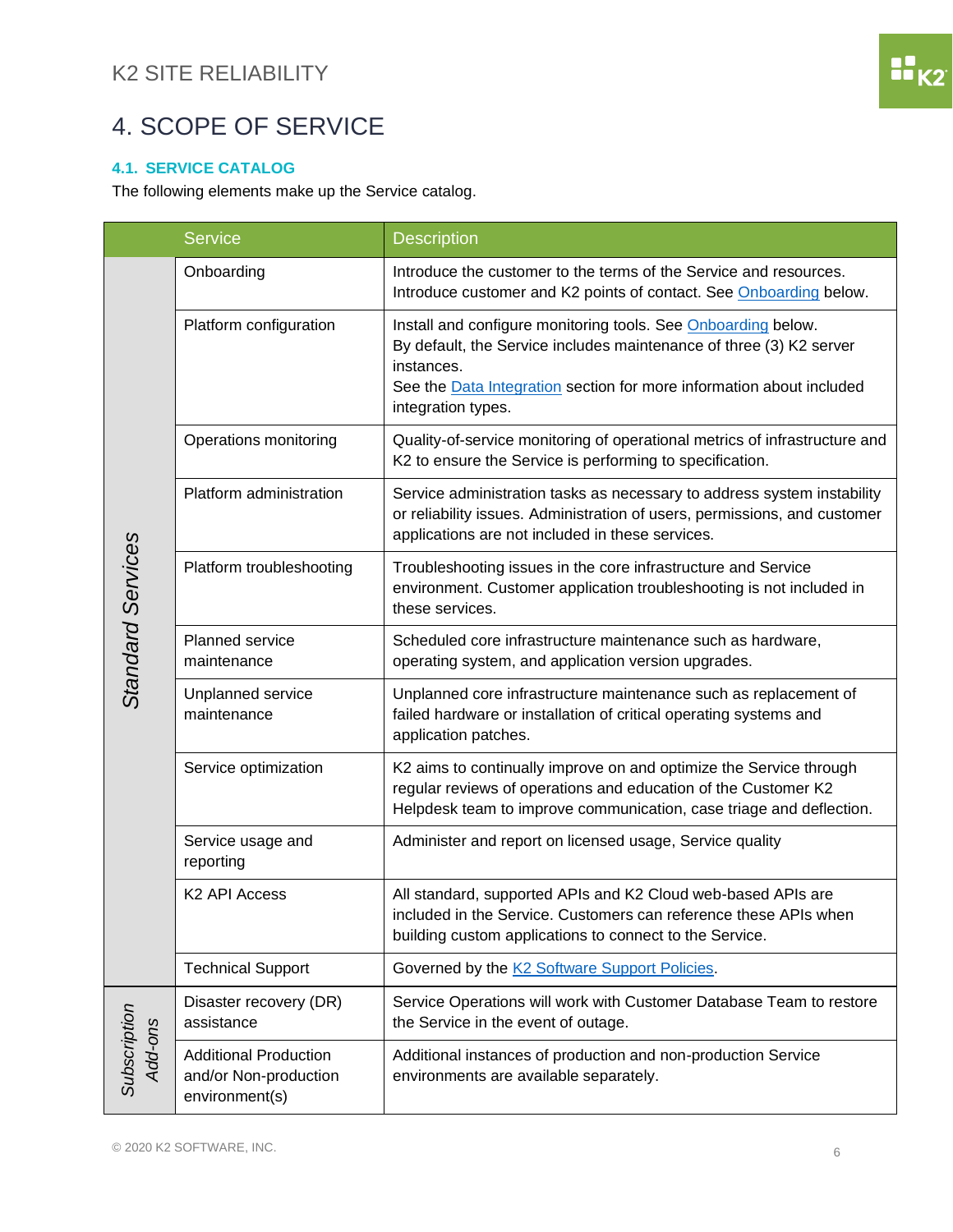| <b>Service</b>    |                                                                         | <b>Description</b>                                                                                                                                                                                                                                                                                                                                                                                                                                                      |  |
|-------------------|-------------------------------------------------------------------------|-------------------------------------------------------------------------------------------------------------------------------------------------------------------------------------------------------------------------------------------------------------------------------------------------------------------------------------------------------------------------------------------------------------------------------------------------------------------------|--|
|                   | <b>Global Support</b>                                                   | Optional upgrade to standard Technical Support, offering product<br>support in multiple regions and afterhours. For more information, see<br><b>K2 Software Support Policies</b> .                                                                                                                                                                                                                                                                                      |  |
|                   | <b>Enterprise Support</b>                                               | Optional upgrade to standard Technical Support, offering premium<br>services and SLAs.                                                                                                                                                                                                                                                                                                                                                                                  |  |
|                   | Customer-initiated data<br>recovery (Point-in-Time<br>Service Recovery) | Where such services are contracted, the Service will work with the<br>Customer Database Team to restore the K2 Platform and associated<br>K2 Platform data to a prior point in time. This carries a risk of data loss.                                                                                                                                                                                                                                                  |  |
| Fee-based Add-ons | Data restoration impact<br>investigation                                | K2 typically acts as middleware and interacts between various systems<br>based on workflow tasks, escalations or other mechanisms. Restoration<br>and re-activation of restored workflows might cause unexpected issues,<br>such as duplicated transactions in other systems or re-escalations. As<br>these issues may be solution-specific, K2 Virtual Services can be<br>engaged to investigate the impact of restoring a K2 database to a<br>specific point in time. |  |
|                   | Installation and<br>configuration of K2<br>Platform environments        | The Service does not include installation and configuration of the K2<br>software. This requires a separate statement of work and will carry a<br>separate fee.                                                                                                                                                                                                                                                                                                         |  |
|                   | Migration of customer K2<br>Database(s) to Azure                        | The Service does not include migrating a customer's existing K2<br>database to customer's Azure tenant. Migration assistance requires a<br>separate statement of work and will carry a separate fee.                                                                                                                                                                                                                                                                    |  |
|                   | Configuration of additional<br>integration points                       | K2 Virtual Services can be engaged to assist in the configuration of<br>integration points and functionality that is not part of the standard<br>Onboarding process.                                                                                                                                                                                                                                                                                                    |  |

 $\mathbf{H}$ <sub>K2</sub>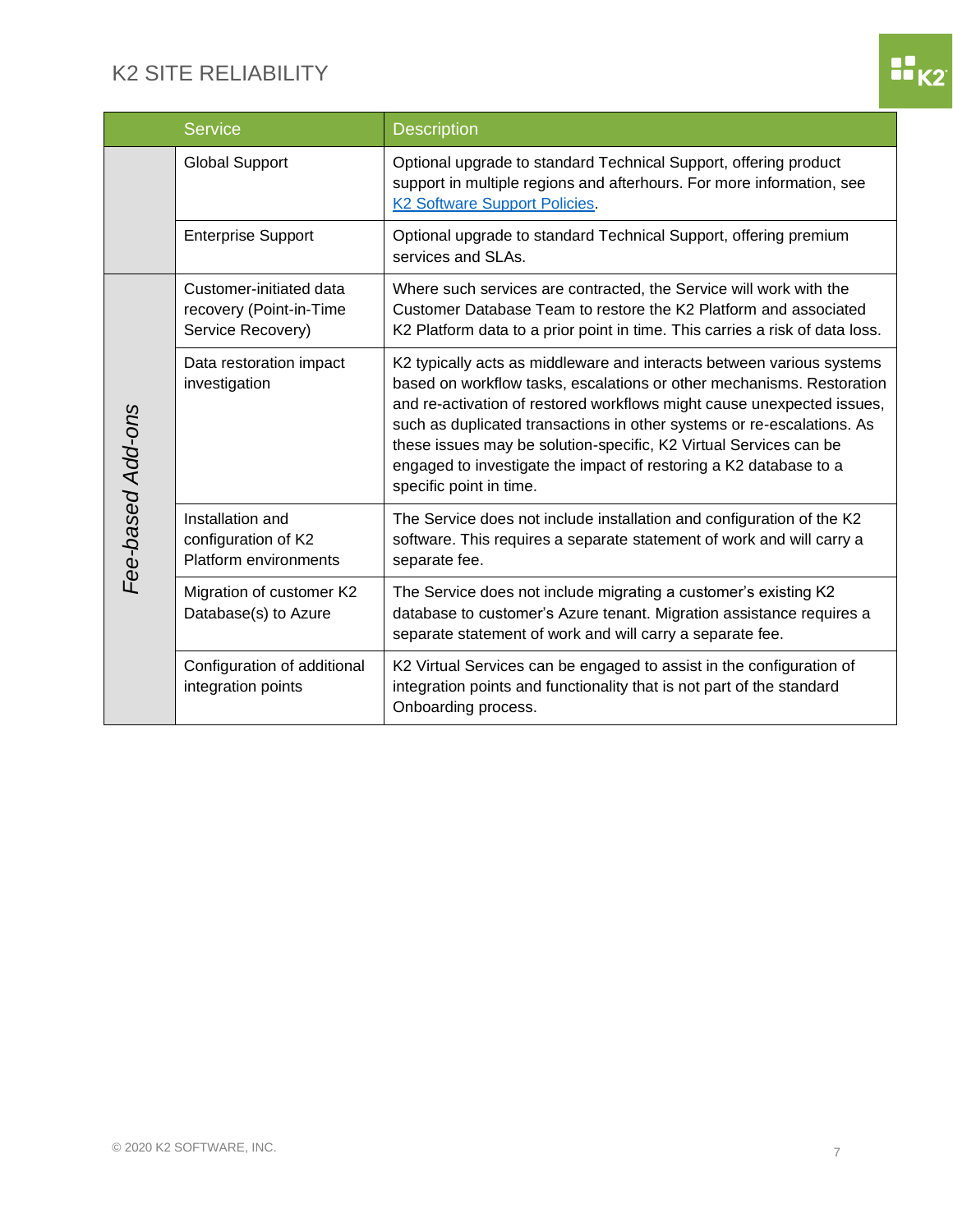

### <span id="page-8-0"></span>**4.2. SERVICE EXCLUSIONS**

| <b>Service</b>    |                                                                 | <b>Description</b>                                                                                                                                                                                                                                                                                                                                                                                      |  |
|-------------------|-----------------------------------------------------------------|---------------------------------------------------------------------------------------------------------------------------------------------------------------------------------------------------------------------------------------------------------------------------------------------------------------------------------------------------------------------------------------------------------|--|
|                   | K2 Software installation and<br>data migration                  | The Service does not include provisioning of K2 Platform environments,<br>nor does it include migrating existing customer K2 databases to the<br>customer's Azure tenant.                                                                                                                                                                                                                               |  |
|                   | Active Directory configuration<br>and setup                     | Service Onboarding will provide requirements, instructions and policies<br>for setting up Active Directory (AD) in preparation for Service<br>Onboarding. Such AD changes need to be made by the customer and<br>are not provided as part of the Service.                                                                                                                                               |  |
|                   | <b>Other Authentication Provider</b><br>configuration and setup | Service Onboarding will provide requirements for setting up supported<br>authentication providers in preparation for Service Onboarding. Such<br>changes need to be made by the customer and are not provided as part<br>of the Service.                                                                                                                                                                |  |
| Excluded Services | Application testing                                             | Testing of new or updated customer applications and testing of<br>applications against new versions of K2 software is not included in the<br>Service.                                                                                                                                                                                                                                                   |  |
|                   |                                                                 | K2 software upgrades could have both expected and unintended<br>effects on applications. While K2 continues to invest significantly in<br>testing and quality assurance to minimize impact from upgrades to the<br>Service, ultimately it remains the customer's responsibility to test<br>applications against new versions of the Service. See the Change<br>Management section for more information. |  |
|                   | Third-Party product<br>integration                              | Integration with any third-party system that is not already included in<br>the Data Integration Options section below or as agreed with K2 during<br>Service setup is not available within the Service.                                                                                                                                                                                                 |  |
|                   | Network and security<br>configuration                           | When additional advanced network or security configuration is required<br>(e.g. Kerberos setup and testing), fee-based guidance and<br>troubleshooting service will be available form K2 Virtual Services.                                                                                                                                                                                              |  |

#### <span id="page-8-1"></span>**4.3. SERVICE REGIONS**

The Service is available to customers that can be accommodated via the following Azure datacenter regions:

- US
- Europe
- United Kingdom
- APAC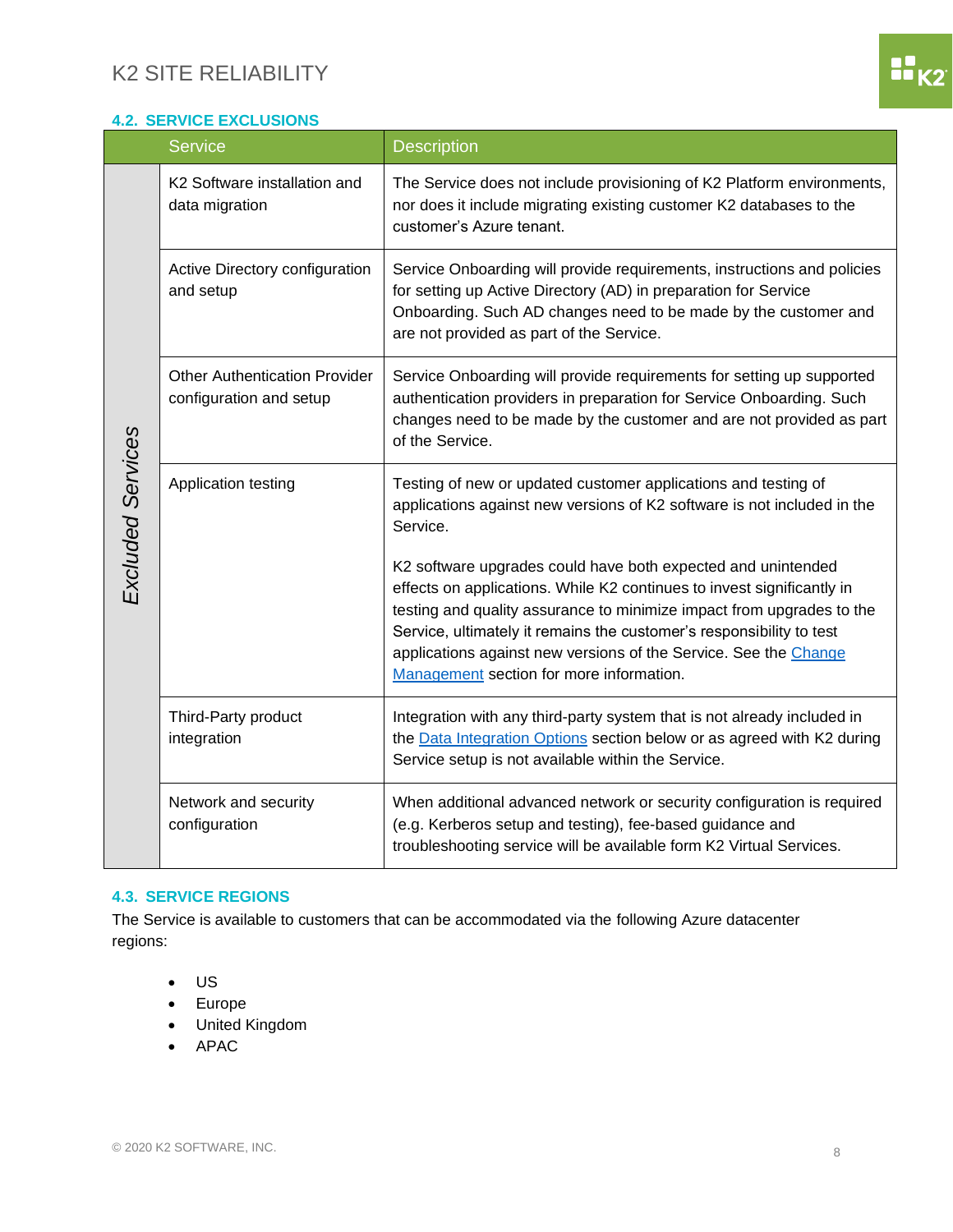**NOTE Customers are responsible for validating they are able to legally operate in the thirdparty datacenter regions described above.** 

#### <span id="page-9-0"></span>**4.4. ONBOARDING**

#### <span id="page-9-1"></span>**4.4.1. CUSTOMER ONBOARDING SESSION**

The customer, Enterprise Service Manager and Customer Success Management team complete an onboarding call that details the specifics of the Service, including:

- The roles on the customer and K2 side that will be involved in coordinating and supporting K2 Platform for the customer's Active Directory and Microsoft Azure tenant. Additional integration into a customer's other line-of-business systems can be discussed and coordinated with the K2 Virtual Services team for fee-based assistance as well.
- Details of the Technical Support system specifics on how to file a ticket, check on ticket status and how to work with the Technical Support team.
- Details on communication of Service updates from the Service Operations team.
- Details on preferred region deployment of the Service. Available regions are listed in the Service [Regions](#page-8-1) section above.
- General use of the Service.

#### <span id="page-9-2"></span>**4.4.2. SERVICE TESTING**

As part of establishing the Service, baseline testing of K2 Platform will be performed. This will create a benchmark against which operation of the Service will be compared following any Service changes, including Upgrades, outages, and additional configuration of additional integration points.

#### <span id="page-9-3"></span>**4.5. PLATFORM CONFIGURATION**

To ensure platform reliability we will as part of the service install and configure monitoring tools. By default, the Service includes maintenance of three (3) K2 server instances. See th[e Data Integration](#page-15-1) section for more information about included integration types.

#### <span id="page-9-4"></span>**4.6. OPERATIONS MONITORING**

The Service includes automatic measurement and monitoring of the underlying infrastructure and network communication for the Service environment. Any monitoring outside of the Service infrastructure (such as network connectivity to the customer site, or availability of customer systems that integrate with the Service) is not included in the Service. Measurement and monitoring of application-specific performance metrics is not included.

Service Operations monitors system availability and will communicate any availability issues as soon as possible. System status, availability, performance and security notifications and issues will be posted via a Service status webpage.

#### <span id="page-9-5"></span>**4.7. PLATFORM ADMINISTRATION**

Service administration tasks as necessary to address system instability or reliability issues. Administration of users, permissions, and customer applications are not included in these services.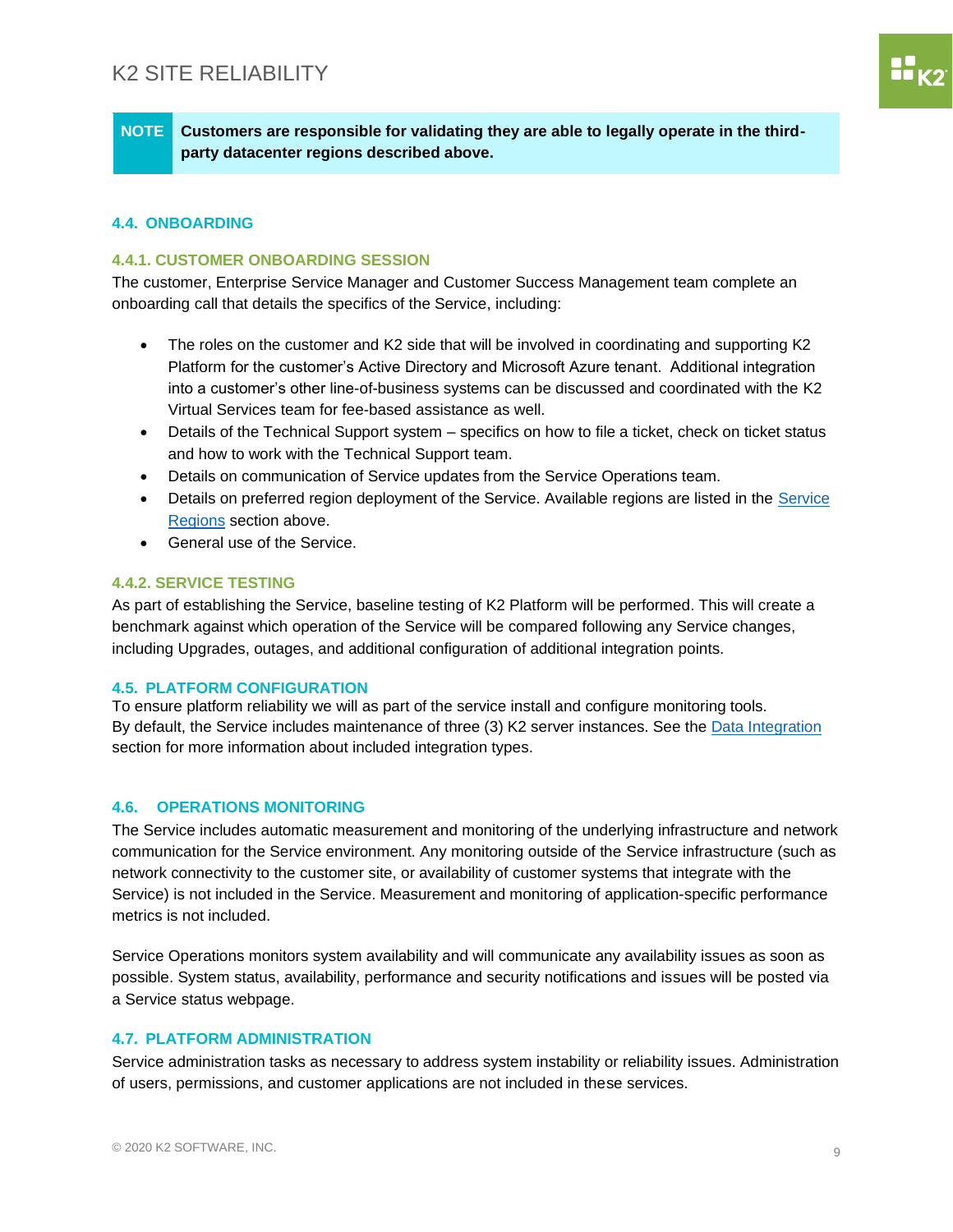#### <span id="page-10-0"></span>**4.8. PLATFORM TROUBLESHOOTING**

We will work with customer and 3<sup>rd</sup>-parties, if needed, to identify issues affecting the K2 Platform. Where a problem is found in the K2 software, Service Operations will work with K2 Technical Support. Where a problem is found in the Service infrastructure, Service Operations will work with resources provided by the datacenter provider ("Datacenter Operations") as appropriate. Where a problem is identified in the customer's infrastructure – including network and integration points – Service Operations will notify customer of the findings, and provide suggested next steps, where possible.

Customer application troubleshooting is not included in these Services.

#### <span id="page-10-1"></span>**4.9. MAINTENANCE**

The Service performs a variety of both scheduled and unscheduled maintenance tasks on the K2 Platform (See [Service Availability](#page-13-3) below for more information). This includes Upgrades and Updates to the K2 Platform software, service restarts, K2 Platform configuration changes, etc.

In alignment with the [K2 Product Support](https://help.k2.com/k2releasestrategy) and Release Policy, Service Operations will perform one Upgrade per year, to keep the K2 Platform running on a fully supported software version. The Service includes application of Updates on a Quarterly basis, including cumulative updates and fix packs. If the customer encounters a critical issue resolved in a fix pack or codefix, Service Operations will install this fix according to a schedule agreed upon with the customer.

The Service does not maintain the underlying VM hosting the K2 Platform. Operating system patches, etc., are the responsibility of the customer.

#### <span id="page-10-2"></span>**4.10. SERVICE OPTIMIZATION**

K2 aims to continually improve on and optimize the Service through regular reviews of operations and education of the Customer K2 Helpdesk team to improve communication, case triage and deflection.

#### <span id="page-10-3"></span>**4.11. SERVICE USAGE & REPORTING**

The Service will provide regular reporting to the customer, through a combination of review meetings and self-service. This will ensure that you have full visibility into delivery of the Service.

#### <span id="page-10-4"></span>**4.11.1. WEEKLY**

On a weekly basis, the ESM will provide you with a status report that gives an overall summary of the following:

- Platform health
- On-going activities
- Completed tasks
- Upcoming milestones and releases
- **Bug fixes**
- Risk identification and mitigation plan

#### <span id="page-10-5"></span>**4.11.2. MONTHLY**

On a monthly basis, the ESM will meet with the customer's business and/or technical contacts to review service delivery. This activity includes the following: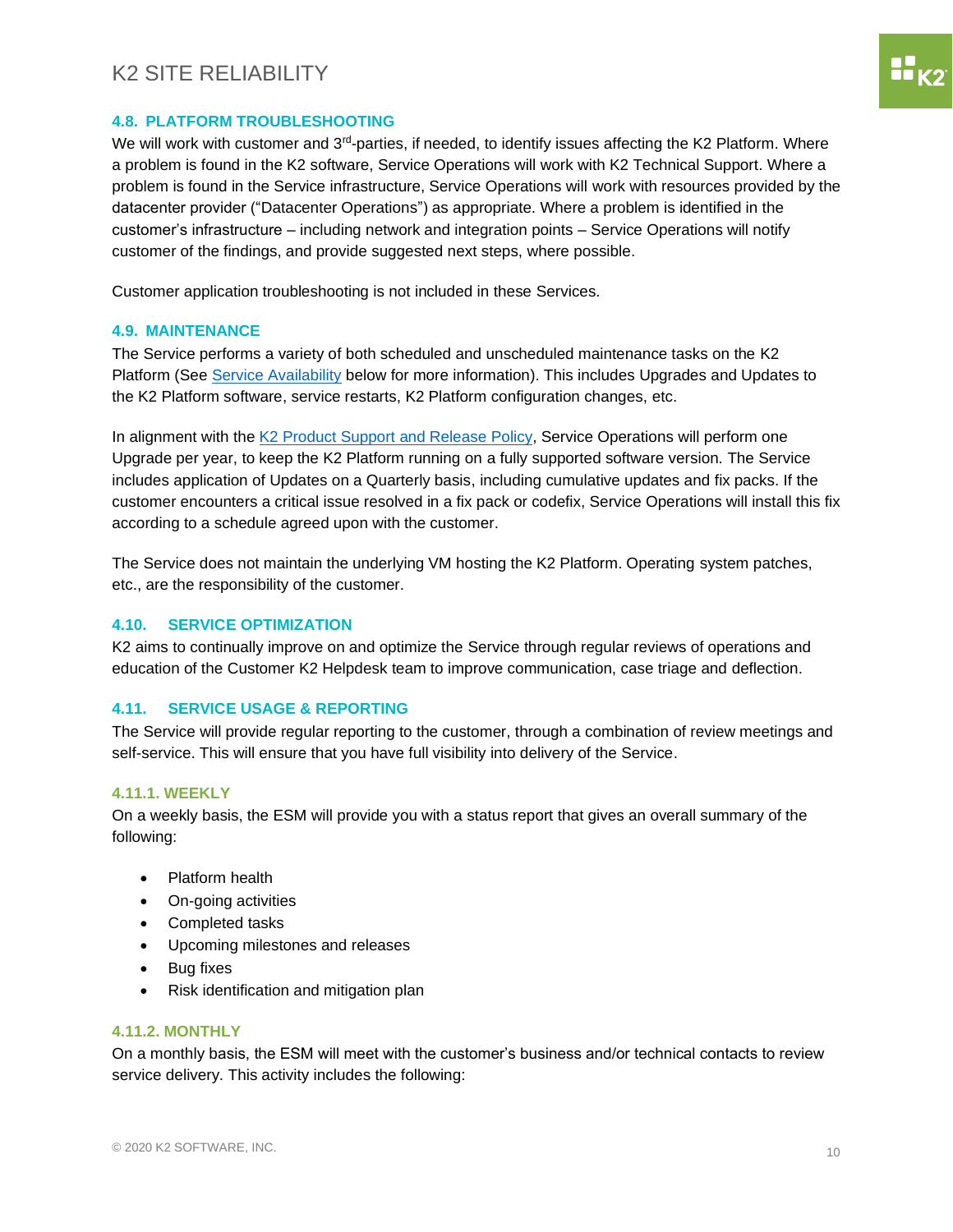- Tracking unresolved issues from maintenance projects which impact service levels
- Updating maintenance project progress and resolving critical issues
- Capturing agreements and disagreements and items needing escalation

#### <span id="page-11-0"></span>**4.11.3. QUARTERLY**

A quarterly review meeting will be through teleconference meeting session which will be booked in advance. This quarterly meeting will provide:

- Overall project status
- Issues list
- Service level review, including metrics reporting, supporting reasons for metrics deviation, and items needing adjustment within service levels (e.g., scope, metrics)

#### <span id="page-11-1"></span>**4.12. K2 API ACCESS**

All standard supported APIs and K2 Cloud web-based APIs are included in the Service. Customers can reference these APIs when building custom applications to connect to the Service

#### <span id="page-11-2"></span>**4.13. TECHNICAL SUPPORT**

Governed by th[e K2 Software Support Policies.](https://www.k2.com/legal/support-and-services-policies)

#### <span id="page-11-3"></span>**4.14. LIMITATIONS**

You must have an active software and support subscription to be eligible for Site Reliability services.

Delivery of the Service is via remote/virtual access. The Service does not include any on-site visits or personnel.

The Service is not responsible for a customer's network connections or for conditions or problems arising from, or related to, a customer's network connections (e.g., bandwidth issues, excessive latency, network outages), or caused by the Internet. This includes any connectivity between the Service environment and any resources managed by the customer. Service Operations monitors network performance within the Service environment and will address any networking issues within the Service environment that may impact availability or latency.

K2 has no support obligations for issues resulting from: (I) your equipment, network connections or other infrastructure; (ii) your use of the K2 software in a manner not consistent with the K2 software documentation or in violation of the license agreement; (iii) modifications to K2 software by any party other than K2; or (iv) failures or downtime of the K2 software due to any factors beyond K2's reasonable control or due to any force majeure event as described in your license agreement.

# <span id="page-11-4"></span>5. ADDITIONAL ADD-ON SERVICES

In addition to the standard scope of the Service defined above, the following optional add-ons can be purchased.

#### <span id="page-11-5"></span>**5.1. DISASTER RECOVERY ASSISTANCE**

A Service subscription can include disaster recovery (DR) for the production environment. In the event of a disaster, the Service will restore availability of the K2 Platform. Depending on the level of service acquired, and the nature of the disaster, DR may take place in the same or a different geographic region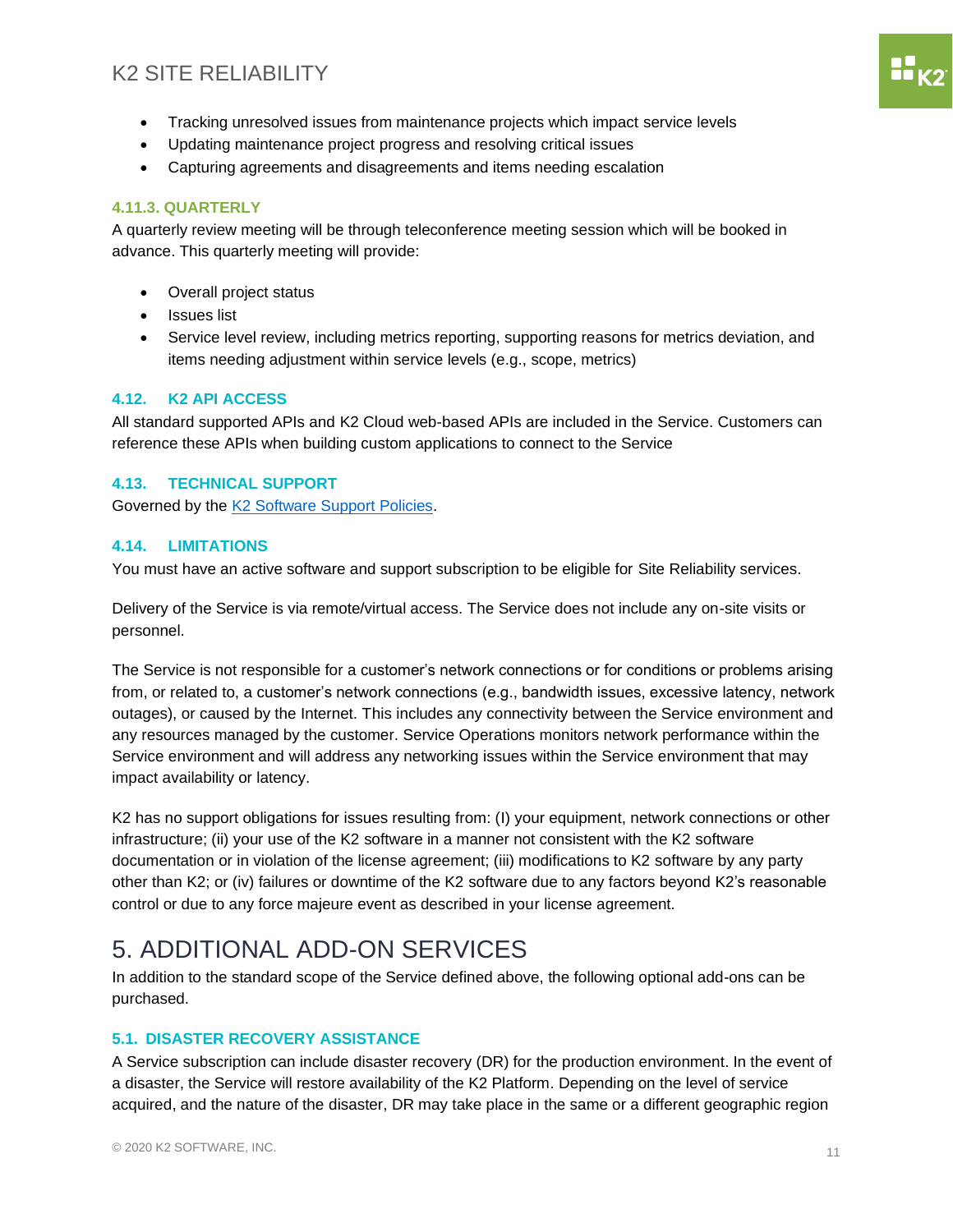from the customer's primary K2 Platform datacenter. The DR service operates in a cold standby model, where application server(s) are not available during normal operation. During recovery, the cold standby servers are brought online with a restored backup of the K2 application database.

Where such a service is provided, K2 will be responsible for the compute layer / application servers and the Customer Database team will take responsibility for the database.

#### **NOTE The disaster recovery datacenter may not be geographically near a customer site, resulting in different latency responses from normal Service operations.**

After the primary datacenter has recovered from the outage, the cold-standby roles will be reversed (failback) and the customer can request a switch back to the original primary datacenter. Fail-back operations may involve backup and restore operations and could result in longer downtime compared to the fail-over downtime.

#### <span id="page-12-0"></span>**5.1.1. DATA BACKUP AND RESTORE STRATEGY**

Data pertaining to the customer's configuration of the Service resides solely in the K2 database. This data can be backed up and should be stored remotely. This is the responsibility of the customer.

#### <span id="page-12-1"></span>**5.2. ADDITIONAL ENVIRONMENTS**

Standard Service subscription includes three K2 instances, where a K2 instance is defined as a server running a K2 service instance that can be utilized at the client's discretion. Additional K2 instances can be added to the overall subscription.

#### <span id="page-12-2"></span>**5.3. CUSTOMER-INITIATED DATA RECOVERY**

In the absence of a disruptive incident, the customer may request a point-in-time restoration of the K2 database. This is primarily used in the event of accidental modifications to applications or data running on the Service, which adversely affect customer operations. The customer's backup and recovery strategy (including backup frequency and retention policies) will dictate the maximum timeframe for such point-intime restoration.

This customer-initiated data recovery is a fee-based (credit-based) service, and will require the Customer Database Administrator to work with Service Operations to complete.

#### <span id="page-12-3"></span>**5.4. DATA RESTORATION IMPACT INVESTIGATION**

Restoring your Service database to an earlier point in time will likely result in some loss of data, including progress on workflow processing, development changes made to applications, and SmartBox data. K2 Virtual Services can be engaged to determine the impact of such a point-in-time data restoration.

This investigation is an hourly, fee-based service.

#### <span id="page-12-4"></span>**5.5. INSTALLATION AND CONFIGURATION OF K2 PLATFORM**

The Service does not include installation and configuration of the K2 software. This requires a separate statement of work and will carry a separate fee. Included in the installation and configuration (if purchased) is a review of readiness for migration to private cloud architecture, network infrastructure preparedness and data integration compatibility. The K2 Platform software will be installed and configured on virtual servers provisioned by the customer according to best practices.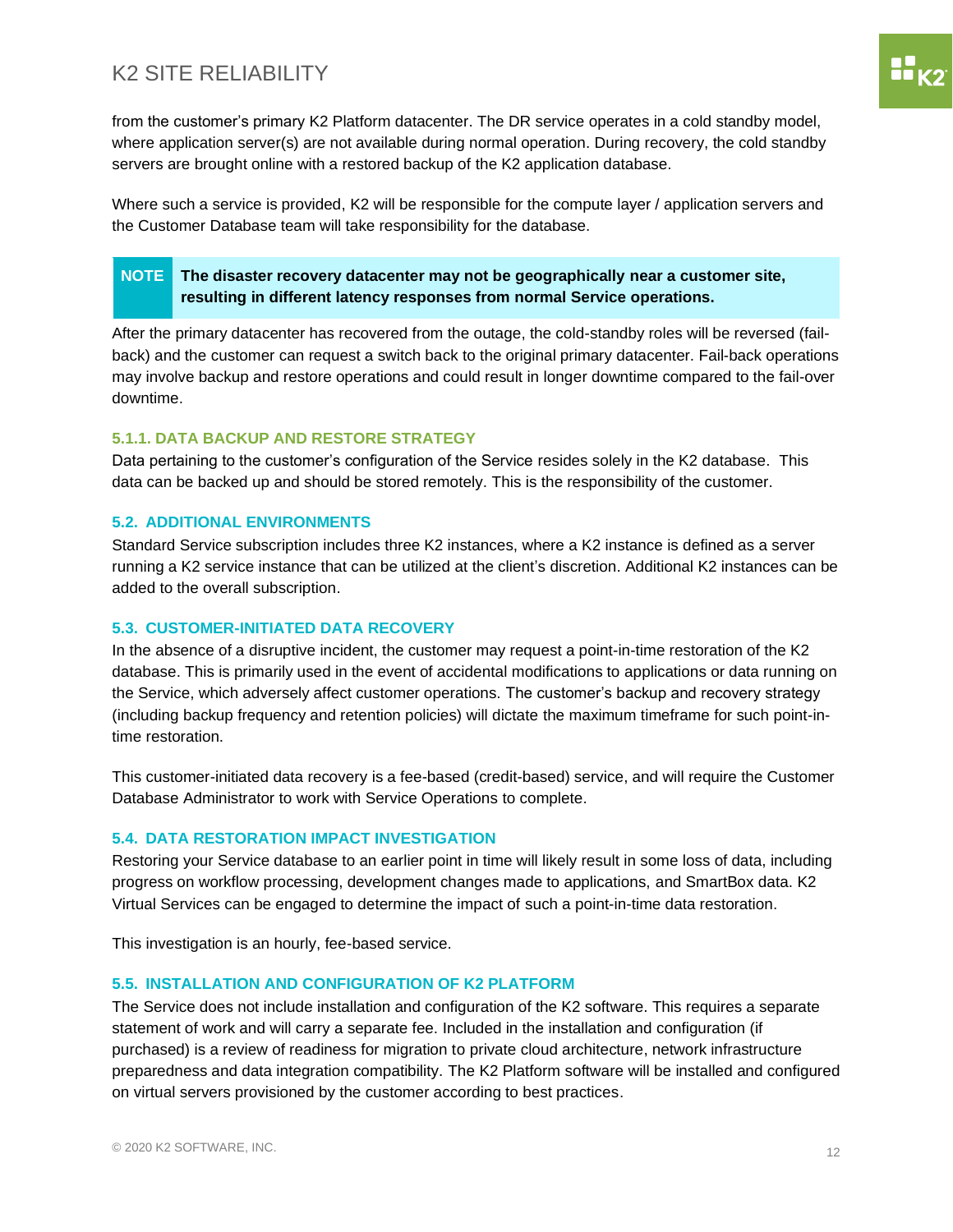#### <span id="page-13-0"></span>**5.6. MIGRATION OF CUSTOMER K2 DATABASE TO AZURE**

The Service does not include migrating a customer's existing K2 database to their Azure tenant. For customers with existing K2 on-premises environments, K2 Virtual Services can be engaged to migrate the existing K2 database to the customer's private Azure cloud tenant, and configure their K2 Platform environment to use this migrated database. This requires a separate statement of work and will carry a separate fee.

#### <span id="page-13-1"></span>**5.7. CONFIGURATION OF ADDITIONAL INTEGRATION POINTS**

After initial Onboarding, the customer can configure additional integration points themselves, or can engage K2 Virtual Services to assist.

# <span id="page-13-2"></span>6. MEASUREMENT OF SERVICE DELIVERY

#### <span id="page-13-3"></span>**6.1. K2 PLATFORM AVAILABILITY**

The Service is designed to be available to the customer 24 hours a day, 7 days a week, 365 days a year, except during system maintenance windows, unplanned downtime and as otherwise detailed below.

The Service offers customers 99% overall Service Availability within a calendar month. The Service is available when the customer is able to access the Service production environment.

#### <span id="page-13-4"></span>**6.1.1. K2 PLATFORM AVAILABILITY**

Service Availability is measured as a "Monthly Uptime Percentage" and is calculated via the following formula:

> $[Total available \, minutes \, per \, month] - [Downtime \, minutes]$ [Total available minutes per month]  $\times$  100

#### <span id="page-13-5"></span>**6.1.2. TOTAL AVAILABLE MINUTES PER MONTH**

Total available minutes per month is the total minutes during regional business hours in the applicable billing month less Scheduled Maintenance.

#### <span id="page-13-6"></span>**6.1.3. DOWNTIME MINUTES**

Downtime minutes is defined as the total minutes in a billing month in which the Service is unavailable, excluding (i) Scheduled Maintenance or (ii) unavailability of the Service due to issues described in the Service Level Exclusions below.

#### <span id="page-13-7"></span>**6.1.4. SCHEDULED MAINTENANCE**

Scheduled Maintenance events are planned, periodic updates, fixes or changes made by the Service to the K2 Platform environment. The majority of these maintenance tasks are performed without any impact on Service availability, but some maintenance tasks may require planned downtime. Service Operations will communicate any planned downtime to customers as per this Service Level Policy.

#### <span id="page-13-8"></span>**6.1.5. UNSCHEDULED MAINTENANCE**

Unscheduled Maintenance events are considered unplanned, ad-hoc updates, fixes or changes made by Service Operations to address time-critical issues, and which require downtime. Additionally, any outages of the underlying third-party datacenter which may affect the quality of the Service generally or a customer's Service environment specifically may result in unplanned downtime.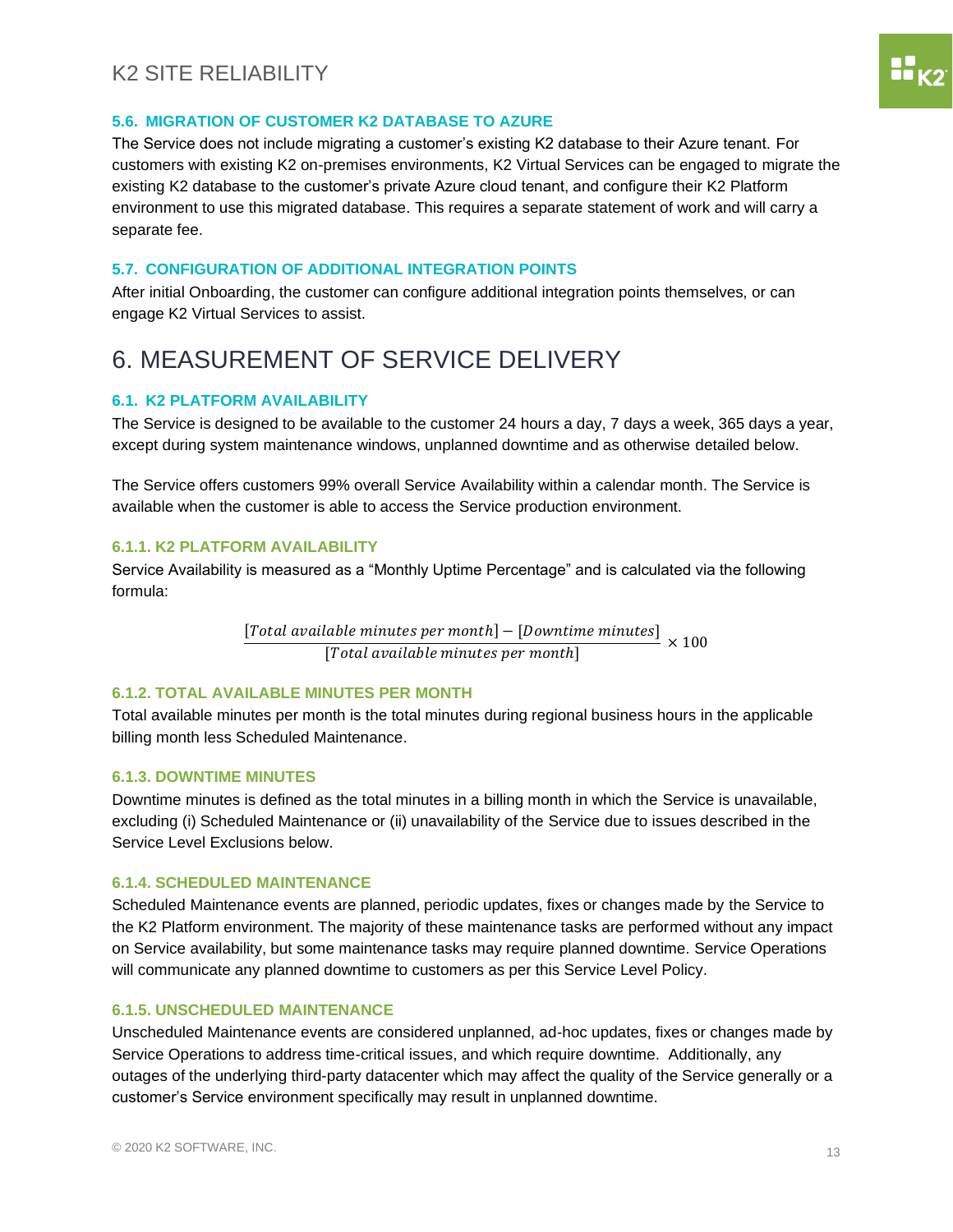In case of emergency maintenance or downtime, Service staff will make reasonable efforts to communicate the downtime to affected customers.

| <b>Notification Type</b>                                                              | <b>Notice Window</b> | <b>Notes</b>                                                                                                                                                                                                                    |
|---------------------------------------------------------------------------------------|----------------------|---------------------------------------------------------------------------------------------------------------------------------------------------------------------------------------------------------------------------------|
| Scheduled Maintenance for Service<br>version upgrades                                 | 10 Days              | Customers will be notified in advance of<br>planned Service version upgrades to<br>allow for application testing against the<br>new platform.<br>Notifications will be sent to the primary<br>customer contact for the Service. |
| <b>Scheduled Maintenance (minor Service</b><br>updates, not Service version upgrades) | 3 Days               | Service Operations will provide three<br>days' notice of Scheduled Maintenance.<br>Notifications will be posted via the<br>Service Status page.                                                                                 |
| Unscheduled Maintenance                                                               | N/A                  | For broader Service outages that require<br>unscheduled maintenance, the Service<br>Status page will be updated. Customers<br>should subscribe to updates via the<br>Service Status page.                                       |

#### <span id="page-14-0"></span>**6.1.6. SERVICE LEVEL EXCLUSIONS**

Unless specified otherwise, Service Availability applies only to a customer's Service production environment. Service Credits for overall Service Availability of non-Production environments are not offered.

Overall Service Availability does not include the following:

- A failure, degradation of performance or malfunction resulting from scripts, data, applications, infrastructure, software, penetration testing and/or performance testing directed, provided or performed by customer.
- Planned outages, scheduled maintenance, or outages initiated by Service Operations at the request or direction of customer for maintenance, deployment, configurations, backups or other purposes that require the Service to be temporarily taken offline.
- Interruption or shut down of the Service due to circumstances reasonably believed by Service Operations to be a significant threat to the normal operation of the Service, the operating infrastructure, the facility from which the Service is provided, and/or access to, or the integrity of customer data (e.g., a hacker or malware attack).
- Outages due to unsupported system administration, commands or changes performed by customer users or representatives.
- Outages due to denial of service attacks, natural disasters, changes resulting from government, political, or other regulatory actions or court orders, strikes or labor disputes, acts of civil disobedience, acts of war, acts against parties (including carriers and other K2 vendors), and other force majeure events.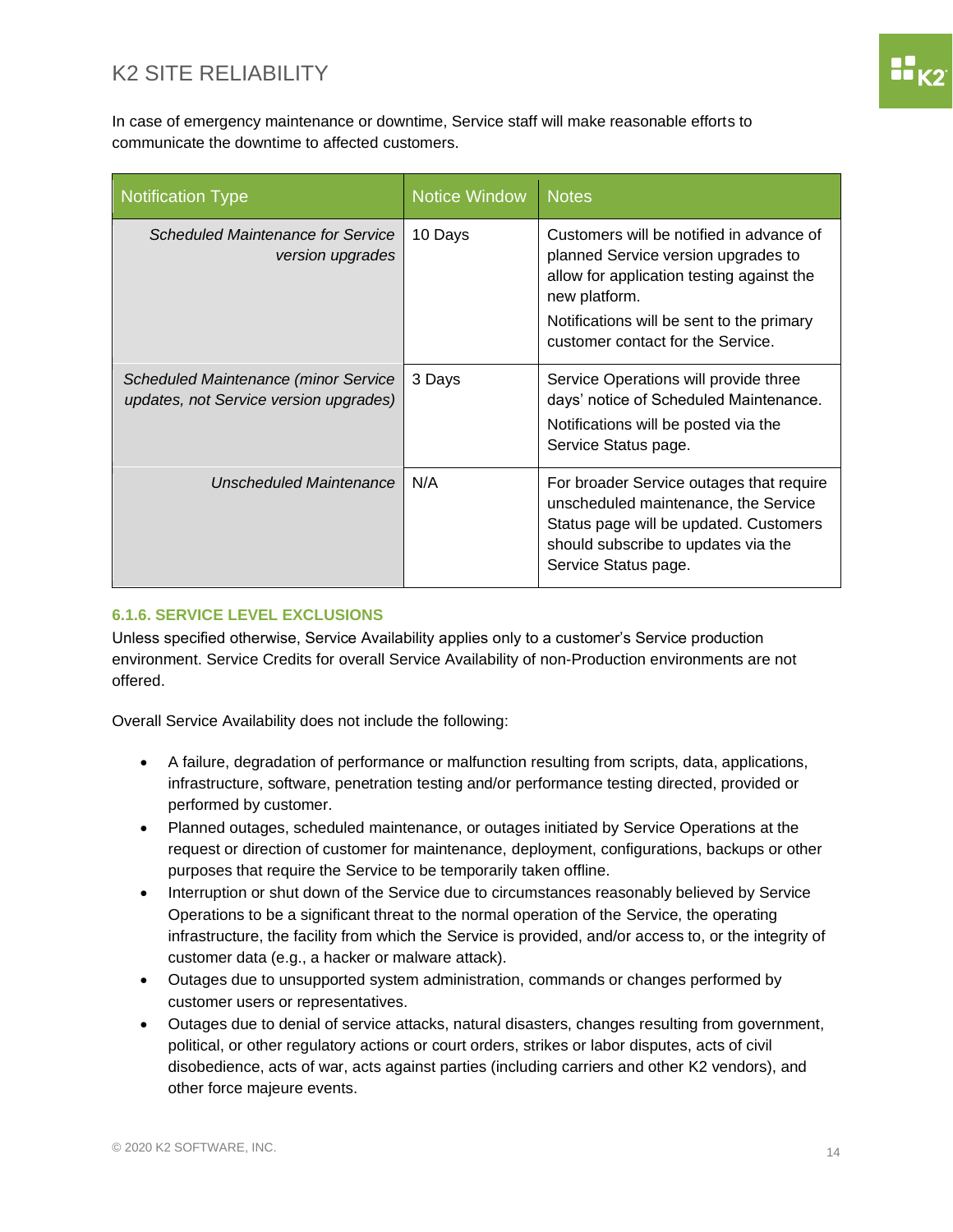- Inability to access the Service or outages caused by the customer's conduct, including negligence or breach of the customer's material obligations under the Service, or by other circumstances outside of the Service's or K2 control.
- Lack of availability or untimely response time of the customer to respond to incidents that require customer participation for source identification and/or resolution.
- Outages caused by failures or fluctuations in electrical, connectivity, network or telecommunications equipment or lines due to customer conduct or circumstances outside of Service Operations' control.

#### <span id="page-15-0"></span>**6.2. SERVICE LEVEL REMEDY POLICY**

Where the Service has not achieved the required 99% Service Availability service levels within a calendar month (as set out in Section 6.1), the customer will be entitled to a Service Credit of 10% of the monthly rate of the Service fee.

To receive a Service Credit, the customer must have opened a Technical Support Ticket for the availability issue, and the customer must notify the K2 Enterprise Service Manager within thirty (30) days of the end of the month in which the overall Service Availability was not met to provide the following:

- The Technical Support Ticket number
- A detailed description of when the Service was not available including duration of the downtime
- How the customer was affected
- Description of the steps the customer initially took to attempt to resolve the issue

K2 reserves the right to withhold a Service Credit if it cannot verify the downtime or if the customer cannot provide evidence that they were adversely affected as a result of the downtime.

A customer must be in compliance with all Policies in order to be eligible for a Service Credit. Customers in breach of the Policies, including payment obligations, are not entitled to a Service Credit.

Verified Service Credits will be added to the customer's Service account balance for use upon subsequent renewal. No refunds or cash value will be provided.

The total Service Credits payable to the customer in any month will not exceed thirty percent (30%) of the monthly Service fee.

# <span id="page-15-1"></span>7. DATA INTEGRATION

The Service natively provides the ability for customers to connect to data systems external to the Service as a means to integrate critical line-of-business systems into the applications that are being built utilizing K2 Platform. These connections – called SmartObjects – can be configured as standalone read, standalone write or bi-directional read-write connections and allow a customer to interact with data in the systems of record without importing data into and out of the Service for transient use within K2 Cloud applications. The data that is integrated via SmartObjects is not cached within the Service nor is it permanently stored in internal K2 Cloud data stores to ensure that customer data is always the most relevant version available.

K2 Platform offers integration with a wide variety of service types. For a list of available integration types, please see [K2 Service Types](https://help.k2.com/onlinehelp/k2five/userguide/current/default.htm#ServiceBrokers/Service-Types.htm) in the product documentation.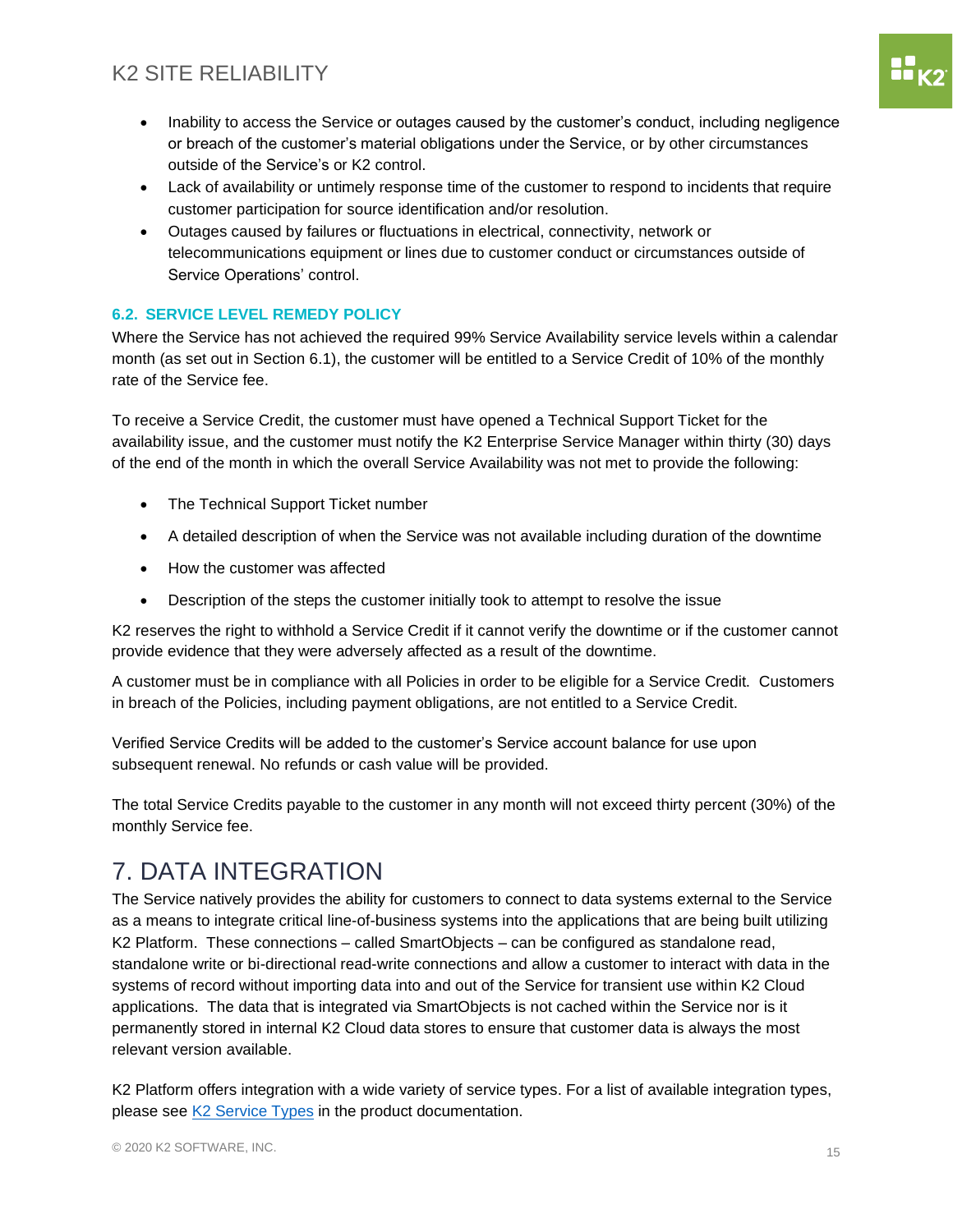# <span id="page-16-0"></span>8. SECURITY

K2 Platform is provisioned on customer infrastructure and will have a direct dependency on customer network security. It is critical that customers have reviewed and specifically locked down their on-premise to Azure tenant access in line with corporate standards and policies for data security.

Service subscriptions leverage the security features provided by the underlying infrastructure and system architecture. In addition, the Service constantly looks to improve security by applying new K2-based security features as they become available.

The Service has in place various procedural, administrative, technical, and physical safeguards to help protect subscriber accounts, K2 environments and data from loss, theft, misuse, abuse and unauthorized access, disclosure, alteration, and destruction.

#### **NOTE K2 is providing a managed service on customer's infrastructure and customer's underlying security posture. As a result, K2 will not be held responsible for security breaches resulting from the use of K2 Platform.**

#### <span id="page-16-1"></span>**8.1. ACCESS CONTROL**

#### <span id="page-16-2"></span>**8.1.1. SYSTEM AND APPLICATION ACCESS CONTROL, USER AND PASSWORD MANAGEMENT**

Management access to underlying Service environments by Service Operations is restricted to authorized personnel only. Service Operations' access to customer's infrastructure is limited to remote connectivity only, secured with accounts controlled by Service Operations. The Service employs strong password policies wherever possible, including restricted access to authorized usernames and passwords. Service Operations staff will be able to access and manage the K2 infrastructure with role-specific permissions, limited to the requirements of managing the Service.

In the event Technical Support needs access to a Service environment for troubleshooting, read-only, time-limited database access may be granted for the explicit purpose of attempting to resolve an issue. Such access may include the ability to enable or disable logging and extract those logs for further review.

All access requests by either Service Operations or Technical Support will be logged for auditing purposes.

Customer resources will not be allowed to access the Service infrastructure. Administrative access to the Service by the customer will use the standard administration interfaces provided by K2 within the Service, and only when authorization is in place.

As the Service can integrate with third-party applications and data (such as Salesforce, Azure SQL, private and public web services, Microsoft SQL Server and others), integrating with these services may require additional, ad-hoc security and communication configuration based on the technology being integrated and the specific use case of the integration.

The customer is responsible for all end user and application administration within the Service environment. K2 does not own, control or manage the customer's end user accounts or applications in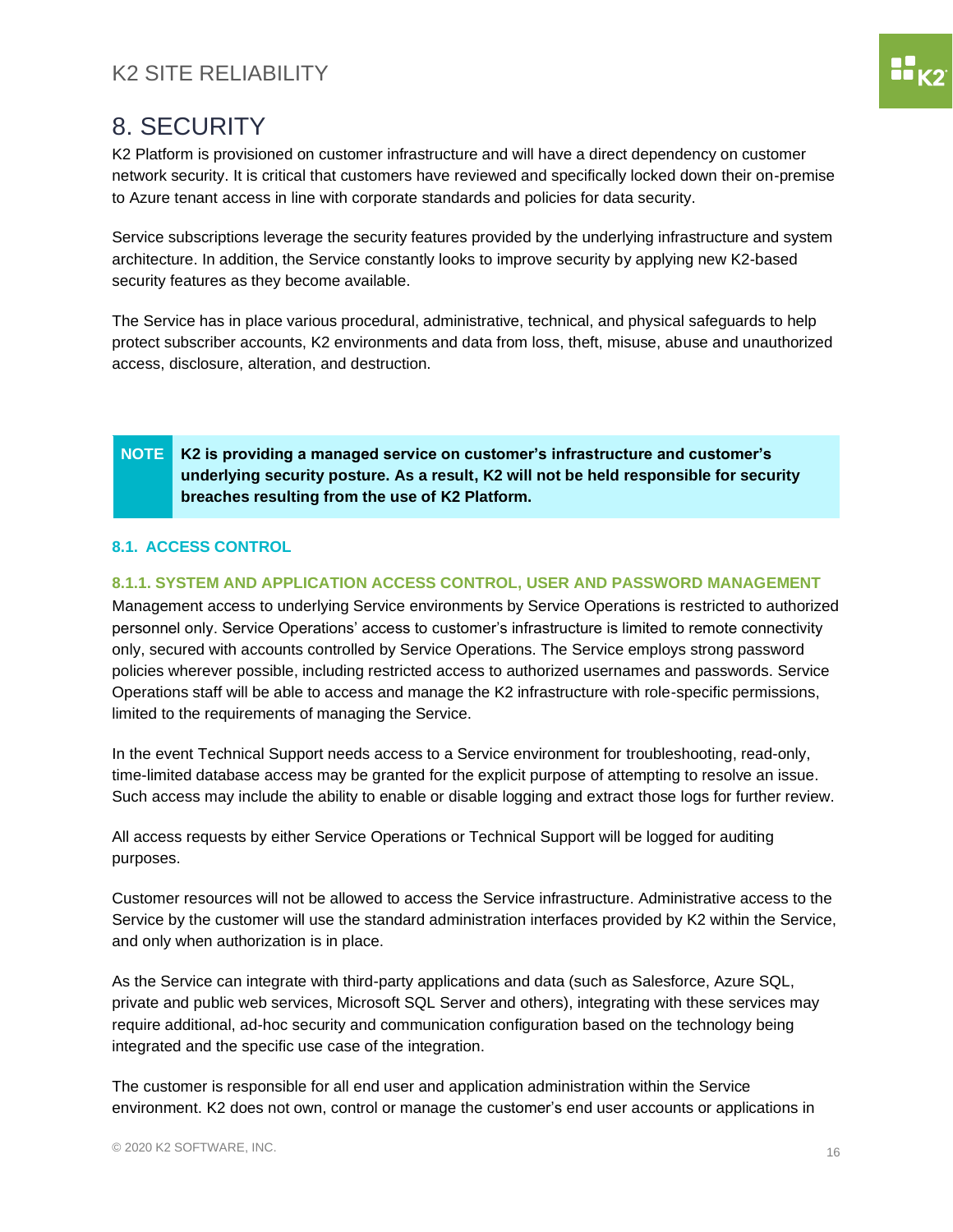the Service environment. Customers may configure the environment and applications on the Service environment using K2's built-in security features, authorization protocols and administration tools. Customers are responsible for managing and reviewing access for their own employee accounts.

For details on specific authorization for Service environments, please refer to the [Authorization](#page-17-1) section of these policies.

#### <span id="page-17-0"></span>**8.2. AUTHENTICATION**

A Service environment will leverage the customer's Microsoft Active Directory infrastructure or other approved identity provider for authentication to ensure that only valid, authenticated users have access to the K2 environment. The Service does permit SmartForms Anonymous Access if desired. This access may be configured on request per the standard Anonymous Access configuration supported by K2 SmartForms.

#### **NOTE In certain cases, non-AD credentials could be used to integrate with systems, such as when Basic, Static or OAuth Authentication Modes are used by SmartObjects to integrate with external systems. Such integration is the responsibility of the customer and not provided as a core feature of the overall Service.**

#### <span id="page-17-1"></span>**8.3. AUTHORIZATION**

Authorization policies are applied to ensure that appropriate rights and permissions are in place to restrict access to Service resources and allow only the access that is required to achieve specific tasks. It is possible that certain application requirements may require additional permissions, or that ad-hoc authorization may be required to address issues in the environment.

The tables below describe the base-level authorizations that are applied in the Service.

#### <span id="page-17-2"></span>**8.3.1. SYSTEM ACCESS AND APPLICATION AUTHORIZATION**

Virtual access to machines and access to supporting applications will be restricted to minimum permissions that will allow the infrastructure and applications to operate. The table below describes some machine and software authorizations that apply in a Service implementation.

| Component                                              | <b>Permissions</b>                                        | <b>Roles</b>                                          | <b>Notes</b>                                                                                                                                                          |
|--------------------------------------------------------|-----------------------------------------------------------|-------------------------------------------------------|-----------------------------------------------------------------------------------------------------------------------------------------------------------------------|
| Service underlying<br>infrastructure and<br>components | Access through<br>Service<br>administration<br>interfaces | <b>Service Operations</b><br><b>Technical Support</b> | Service Operations staff will have<br>remote access to the Service<br>environment and be able to perform<br>administrative operations to the<br>infrastructure.       |
|                                                        |                                                           |                                                       | Technical Support may be allowed<br>read-only database access to the<br>customer environment for the express<br>purpose of attempting to resolve a<br>customer issue. |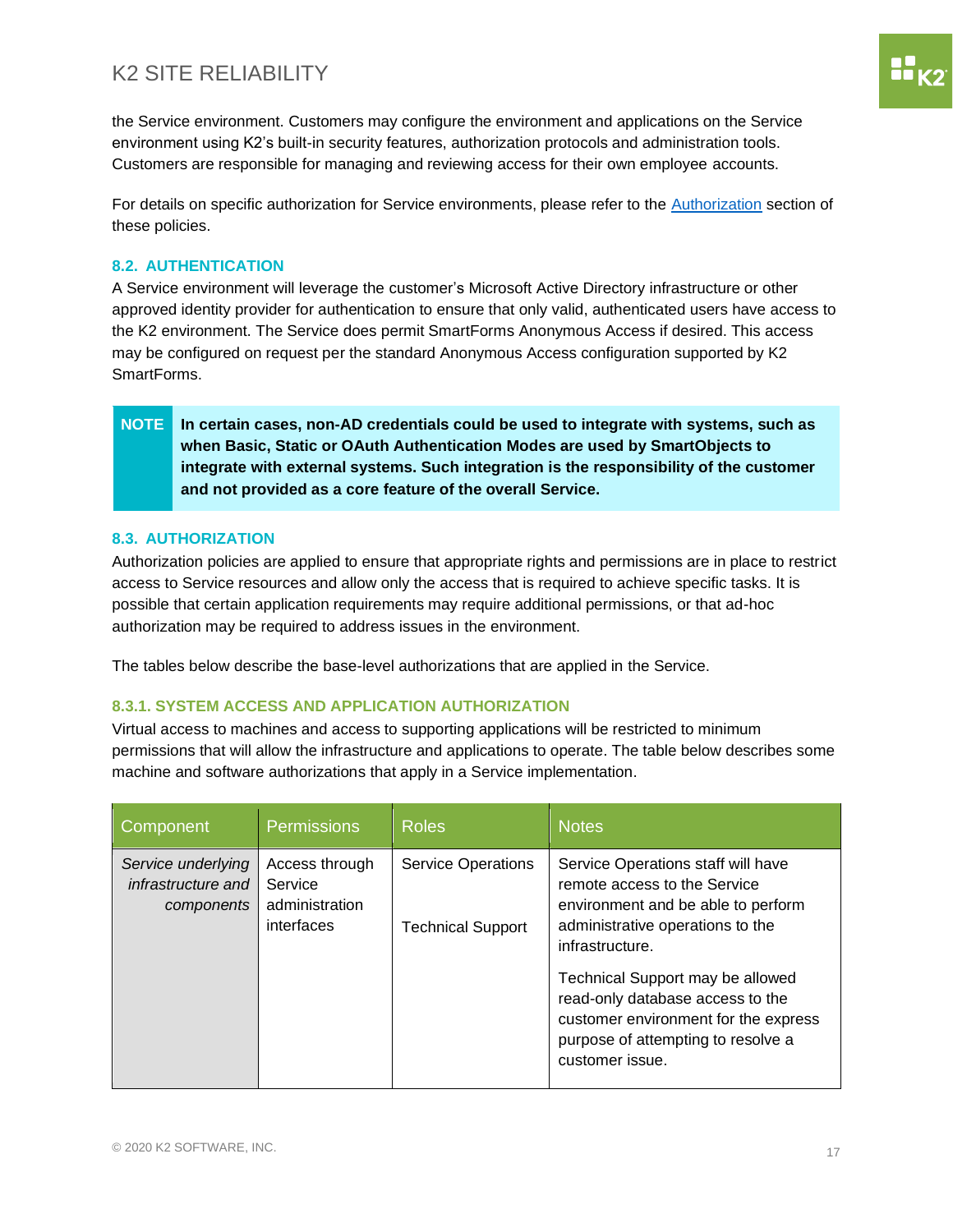

| Component                                                                                             | <b>Permissions</b>                                                | <b>Roles</b>                                          | <b>Notes</b>                                                                                                                                                                                                                   |
|-------------------------------------------------------------------------------------------------------|-------------------------------------------------------------------|-------------------------------------------------------|--------------------------------------------------------------------------------------------------------------------------------------------------------------------------------------------------------------------------------|
|                                                                                                       |                                                                   |                                                       | Technical Support may enable/disable<br>logging and export logs for review.                                                                                                                                                    |
|                                                                                                       |                                                                   |                                                       | All access requests by Service<br>Operations or Technical Support are<br>logged for auditing purposes.                                                                                                                         |
|                                                                                                       |                                                                   |                                                       | End users will not be allowed to access<br>the Service infrastructure.                                                                                                                                                         |
| Customer's<br><b>Microsoft Azure</b><br>subscription and<br><b>Microsoft Azure</b><br><b>Services</b> | Access through<br>Microsoft Azure<br>administration<br>interfaces | <b>Service Operations</b>                             | Where required (K2) Service<br>Operations will work with Customer<br>Azure Administrators on customer's<br>Microsoft Azure environment through<br>Microsoft Azure administration<br>interfaces.                                |
|                                                                                                       | <b>Microsoft Active</b><br><b>Directory API</b><br>access         | K2 Platform                                           | The Service utilizes a K2 Service<br>Account to allow the Service to<br>integrate with the customer's Microsoft<br>Active Directory (AD) store and utilize<br>these AD identities for authentication<br>within the Service.    |
| <b>Customer servers</b>                                                                               | Administrative<br>access                                          | <b>Service Operations</b>                             | For customers that have established a<br>direct connection between the Service<br>and on-premises systems, Service<br>Operations staff will not have access to<br>customer servers or machines in the<br>customer environment. |
| K <sub>2</sub> database* Database                                                                     | administration<br>and ownership                                   | <b>Service Operations</b>                             | <b>Service Operations will have</b><br>administrative access to the K2<br>databases.                                                                                                                                           |
|                                                                                                       |                                                                   | <b>Technical Support</b><br><b>K2 Service Account</b> | Secure password management to<br>enable shared credentials between K2<br><b>Service Operations and Customer</b>                                                                                                                |
|                                                                                                       |                                                                   |                                                       | Database Team will be required.<br><b>Technical Support will have read-only</b><br>access to the K2 databases.                                                                                                                 |
|                                                                                                       |                                                                   |                                                       | The K2 Service Account has the ability<br>to interact with the K2 database as<br>well.                                                                                                                                         |

\*Core database administration is provided by the Customer Database Team.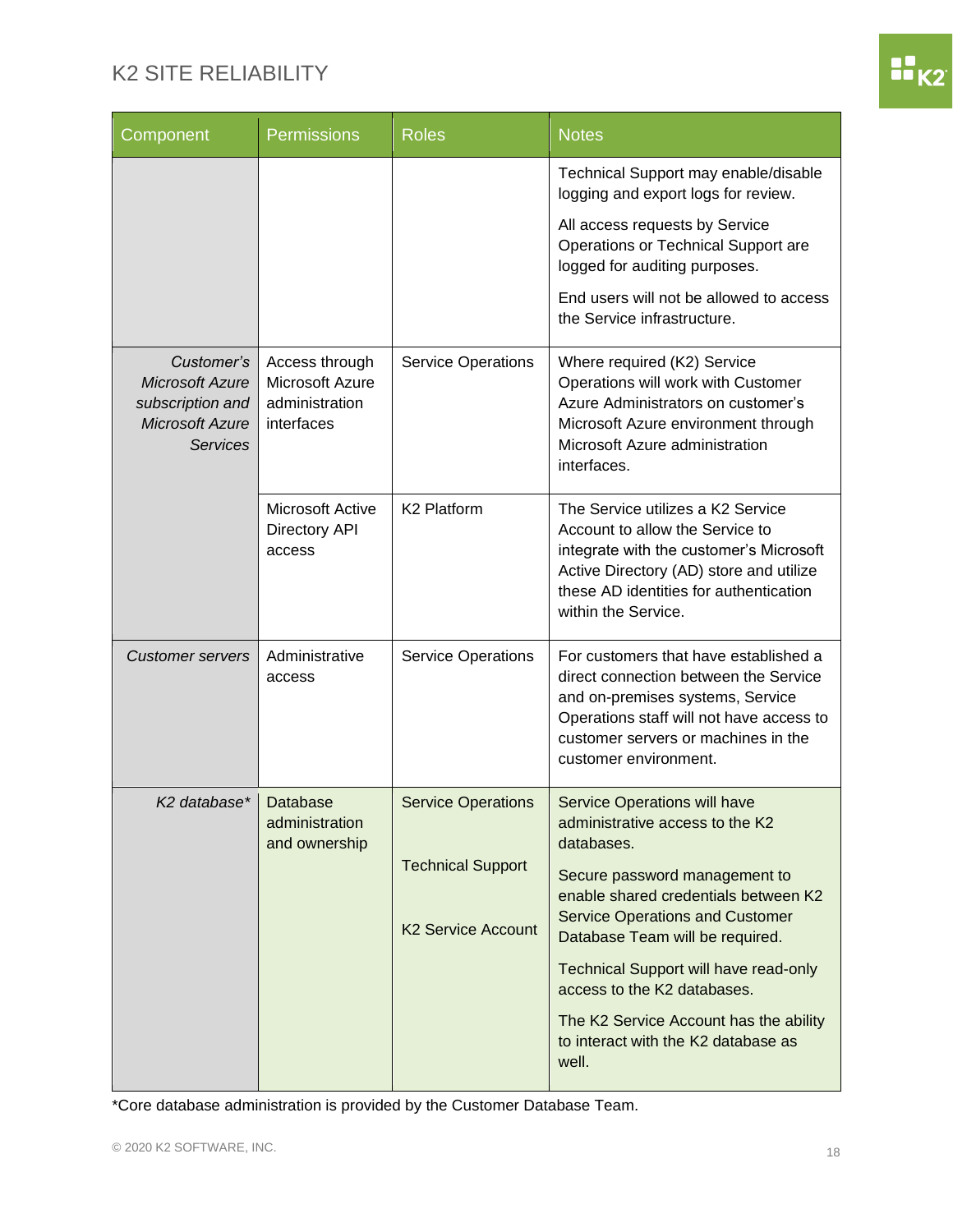

#### <span id="page-19-0"></span>**8.3.2. INTEGRATION-SPECIFIC AUTHORIZATION**

Integration with applications outside of the Service environment (such as interacting with cloud-based data providers or on-premises data sources) will be application-specific and subject to the particular requirements of the application. For example, some integration may leverage OAuth token flow. The target system can then apply authorization based on the credential used by K2 for integration. In all cases, the specific authentication mode and authorization applied will be established based on the application requirements and the infrastructure support. As such, it is not possible to provide integrationspecific authorization information because the authorization necessary will depend on the integration.

#### <span id="page-19-1"></span>**8.4. NETWORK TRAFFIC SECURITY**

Customers will connect to the Service via the following different primary mechanisms:

- Directly to Service tooling via a web browser
- By utilizing third party reporting tools
- Via customer-managed, custom applications
- Via a device-specific K2 mobile application ("K2 Mobile App")

In each of these scenarios, traffic between the Service and the customer will travel over secure and encrypted TLS/SSL channels, except where connectivity occurs within a virtual or real customer network and such networks are protected from external access.



*Figure 1 - Network Security of connections to K2 Platform*

#### <span id="page-19-2"></span>**8.4.1. DATA TRANSPORT ENCRYPTION**

For customers that are connecting to systems external to the Service via SmartObjects, secured communication channels should be utilized whenever possible.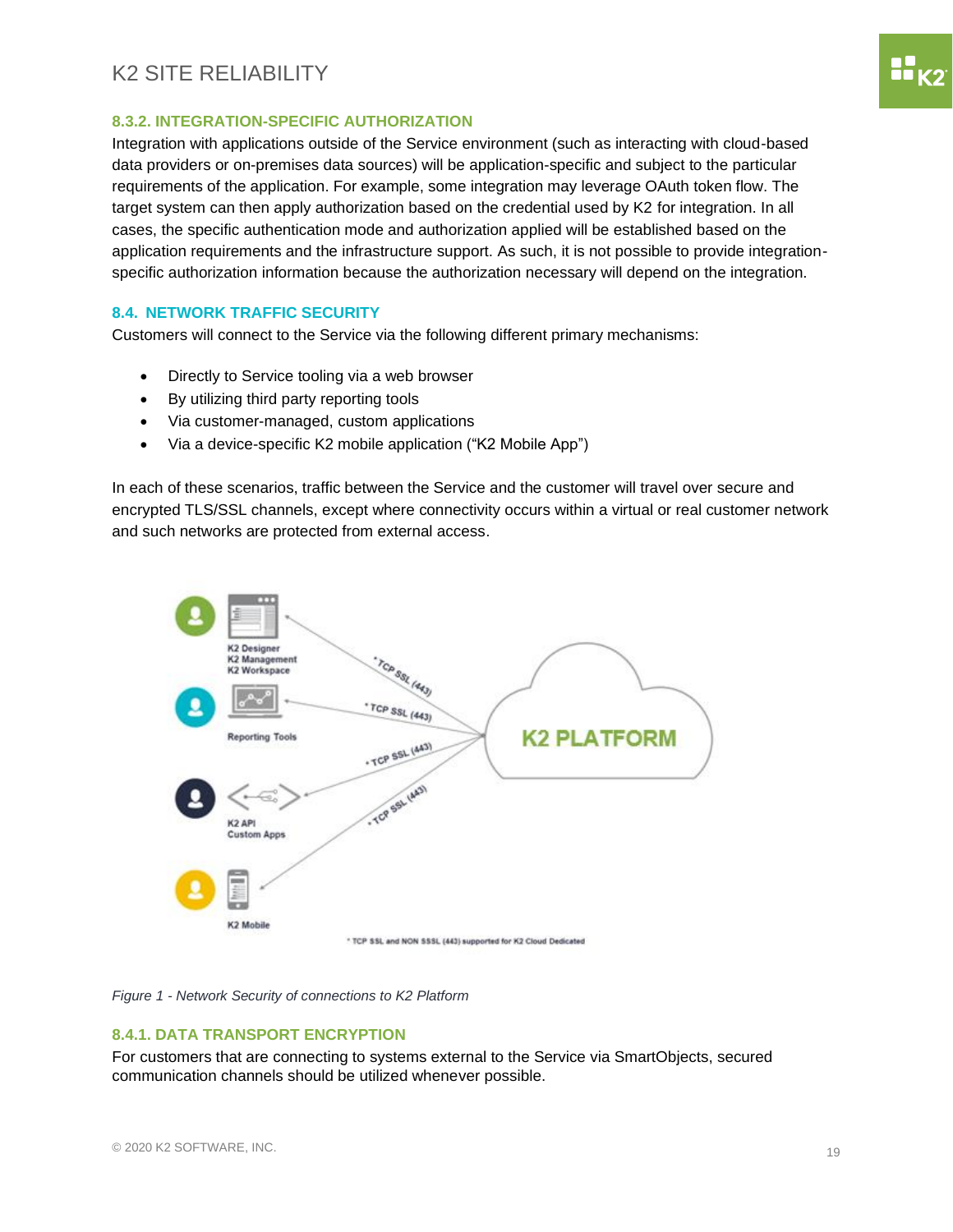#### <span id="page-20-0"></span>**8.4.2. NETWORK AND FIREWALLS**

All data communication within the Service environment (for example, communication between the K2 application servers and the K2 database) occurs within the underlying customer-protected network and does not touch the public Internet.

#### <span id="page-20-1"></span>**8.5. DATA SECURITY**

The data stored in the Service itself is protected from unauthorized access with underlying data infrastructure security applied to logins and roles, based on the standard minimum-permission model applied by the Service. In addition, certain sensitive data such as cached credentials are stored in encrypted format in the K2 database for additional security.

#### <span id="page-20-2"></span>**8.5.1. PERSISTENT AND TRANSIENT DATA**

The Service architecture is designed to securely retrieve or update data in real time from external systems. When communicating directly with an external system, SSL configuration is recommended for every connection between the Service and an external system; however, this is ultimately at the discretion of the customer when establishing connections. See [Network Traffic Security](#page-19-1) section for additional details.

Although data flows directly from the external system through the Service to the client and is never permanently stored, the Service does make use of Microsoft SQL Server Common Table Expressions (CTEs) for internal operations such as SmartObject disparate data joins and normalization. A CTE is similar to a derived table in that it is not stored as an object and lasts only for the duration of the query.

**NOTE Customers should be aware that the database roles required for maintaining a K2 database means that Service Operations may have access to the data stored in the K2 SmartBox data stores. Service Operations is restricted from altering, deleting or extracting that data from the Service.**

**Any interaction Service Operations has with customer data stored within the Service is only initiated after a customer logs a Technical Support ticket to address a particular issue, and never without direct customer request and notification.**

#### <span id="page-20-3"></span>**8.5.2. CUSTOMER DATA OWNERSHIP**

K2 does not claim ownership of customer data in the K2 database. To obtain such stored data from the Service, a customer must initiate a request via the Technical Support ticket system indicating they would like to obtain such data. Technical Support will work with Service Operations to provide an extract of the data in a timely manner. More details are available in the [Customer Data Ownership Rights](#page-24-0) section.

#### <span id="page-20-4"></span>**8.6. MOBILE DEVICE SECURITY**

Communication between devices operating the K2 Mobile App and the Service environment will occur via the HTTPS-secured connection to the public-facing K2 web-service endpoints and websites.

Data for the K2 Mobile App is stored in a device-specific local database on the device and locally encrypted. Additionally, user credentials are encrypted using device-specific encryption capabilities. For specific details on [K2 Mobile App Security](#page-20-4), please refer to the K2 Mobile App Security page on help.k2.com.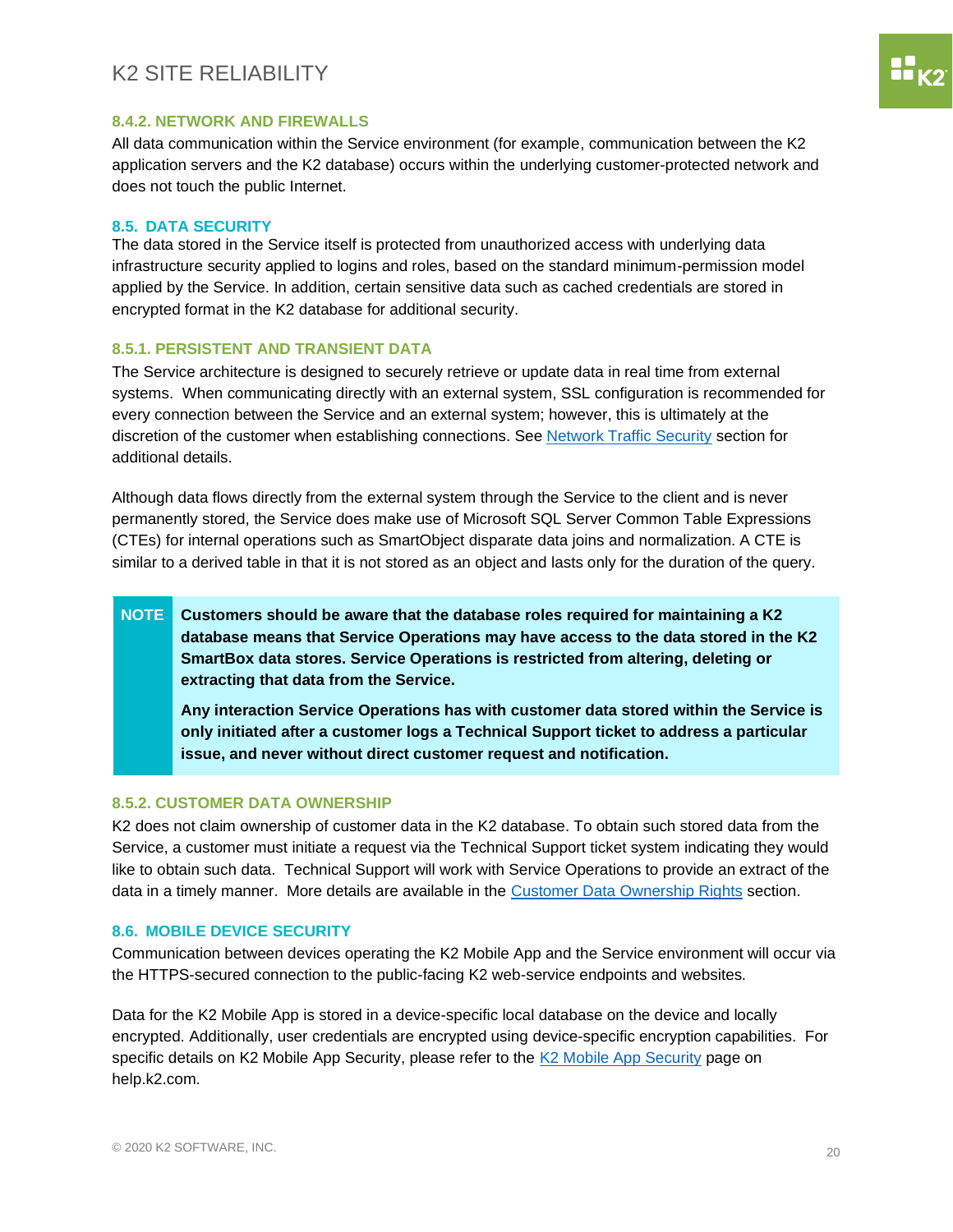#### <span id="page-21-0"></span>**8.7. SECURITY INCIDENT RESPONSE**

While reasonable precautions are taken to secure Service environments from security threats and breaches, in any connected environment there is always a risk of security incidents that might originate from external or internal threats. The Service has in place certain teams, policies and procedures to deal with security incidents.

Security incidents that are not automatically detected by Service Operations can be reported through the normal support channels, or in case of emergency, contact [security@k2.com.](mailto:security@k2.com)

#### <span id="page-21-1"></span>**8.7.1. COMPUTER SECURITY INCIDENT MANAGEMENT TEAM (CSIMT)**

K2 has established a Computer Security Incident Management Team (CSIMT) to resolve Service security incidents. The table below describes the roles and responsibilities of the CSIMT:

| Role                                | Responsibility                                                                                                                                                                                                                  |
|-------------------------------------|---------------------------------------------------------------------------------------------------------------------------------------------------------------------------------------------------------------------------------|
| <b>Technical Support Engineer</b>   | The Technical Support Engineer is the first line of support when<br>reporting any security incidents and will initiate CSIMT responses.                                                                                         |
| Service Operations Manager          | The Operations Manager will begin to isolate the incident and<br>preserve any forensic evidence.                                                                                                                                |
| Service Chief Engineer              | The Chief Engineer will work with the Operations Manager to<br>determine the scope of the incident.                                                                                                                             |
| <b>Service Security Analyst</b>     | Security Analysts will assist the Chief Engineer to better<br>understand the nature and root cause of the incident.                                                                                                             |
| <b>Service Engineering Director</b> | The Engineering Director owns the CSIMT process and works<br>with all other team members to ensure the proper steps are<br>followed and the incident is addressed and documented with<br>appropriate action towards resolution. |
| General Counsel (GC)                | This role is primarily responsible for overseeing legal and liability<br>matters, including liaising with local, state and federal authorities.                                                                                 |

#### <span id="page-21-2"></span>**8.7.2. INCIDENT RESPONSE PLAN**

In the unlikely event of a security-related incident or breach, K2 has a system to report, contain, analyze, communicate and resolve security related incidents. This incident response plan outlines the roles and procedures in place for responding to security incidents involving the Service, infrastructure and systems. The plan does not cover security breaches within a customer's internal environment or other third-party environments connected or integrated into the Service.

- 1. Monitoring
	- a. Service Operations actively monitors automated metrics for system level events and will investigate and report incidents accordingly.
	- b. Service penetration tests are performed periodically and identified issues are addressed.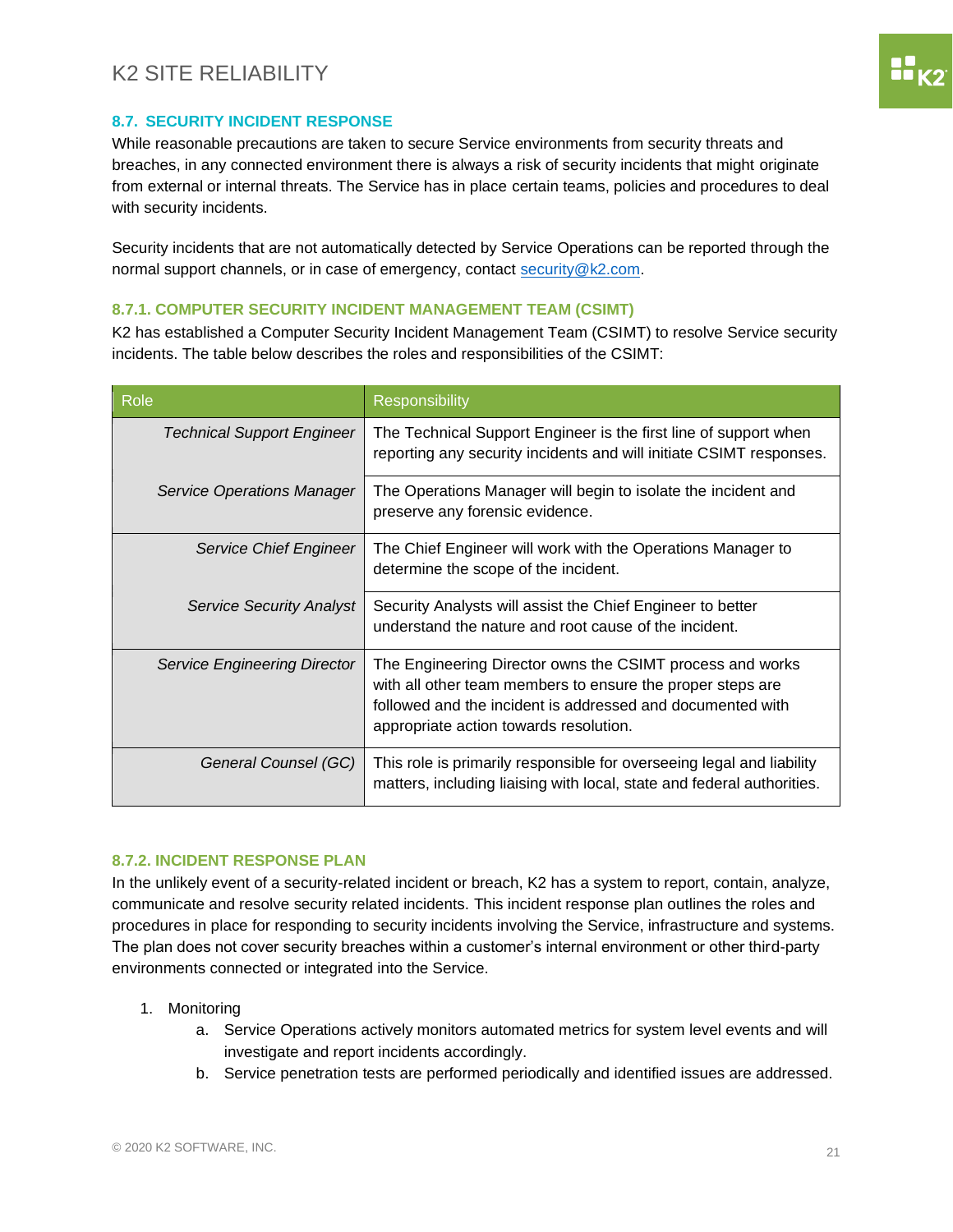- c. Customers are encouraged to monitor for any unusual activity or behavior and report any suspicious or malicious events immediately by contacting Technical Support.
- 2. Incident Reporting and Escalation
	- a. All security related incidents must be reported to Technical Support Engineers who will log the incident and begin primary investigation.
	- b. If the primary investigation warrants escalation, the Technical Support Engineer will escalate to the Service Operations Manager, Service Chief Engineer and Service Engineering Director.
	- c. Following investigation, if the incident is a valid security incident, the Security Team is notified and assists in the incident response.
- 3. Containment
	- a. The Technical Support Engineer, Service Operations Manager and Service Chief Engineer will initiate an immediate lock-down procedure to contain the incident and preserve any forensic evidence.
	- b. if additional help is required, outside forensic assistance may be utilized to assist in the investigation.
- 4. Analysis
	- a. The Service Engineering Director will coordinate with all involved parties to analyze the extent of the incident.
- 5. Resolution
	- a. The Engineering Director will determine next steps to resolution and if any Service change requests are needed.

### <span id="page-22-0"></span>9. CHANGE MANAGEMENT

Change control policies are in place to ensure that only approved and audited changes are applied to the Service environment. There are two main categories of change management, each with specific policies that are described further in this section.

#### <span id="page-22-1"></span>**9.1. SERVICE-INITIATED CHANGES**

Service-initiated changes include those applied during [Scheduled](#page-13-7) o[r Unscheduled](#page-13-8) Maintenance, and will be communicated as per the defined Service Level. For changes that will not affect Service availability or application stability, Service Operations will apply such changes without notice, but in all cases will retain history of changes applied for auditing purposes.

Service environments are subject to standard product updates provided by K2. For more information on K2 releases, please refer to K2 Product Release Strategy.

#### <span id="page-22-2"></span>**9.2. CUSTOMER-INITIATED CHANGES**

#### <span id="page-22-3"></span>**9.2.1. CUSTOMER-INITIATED INFRASTRUCTURE CHANGES**

Customer-initiated infrastructure changes may include:

- Changes to the Windows Operating Systems that run the K2 Platform
- Changes to the Microsoft SQL Server databases, licenses, patch levels or database upgrades.
- Changes to infrastructure that impact the K2 Platform including, but not limited to:
	- o Security
	- o Active Directory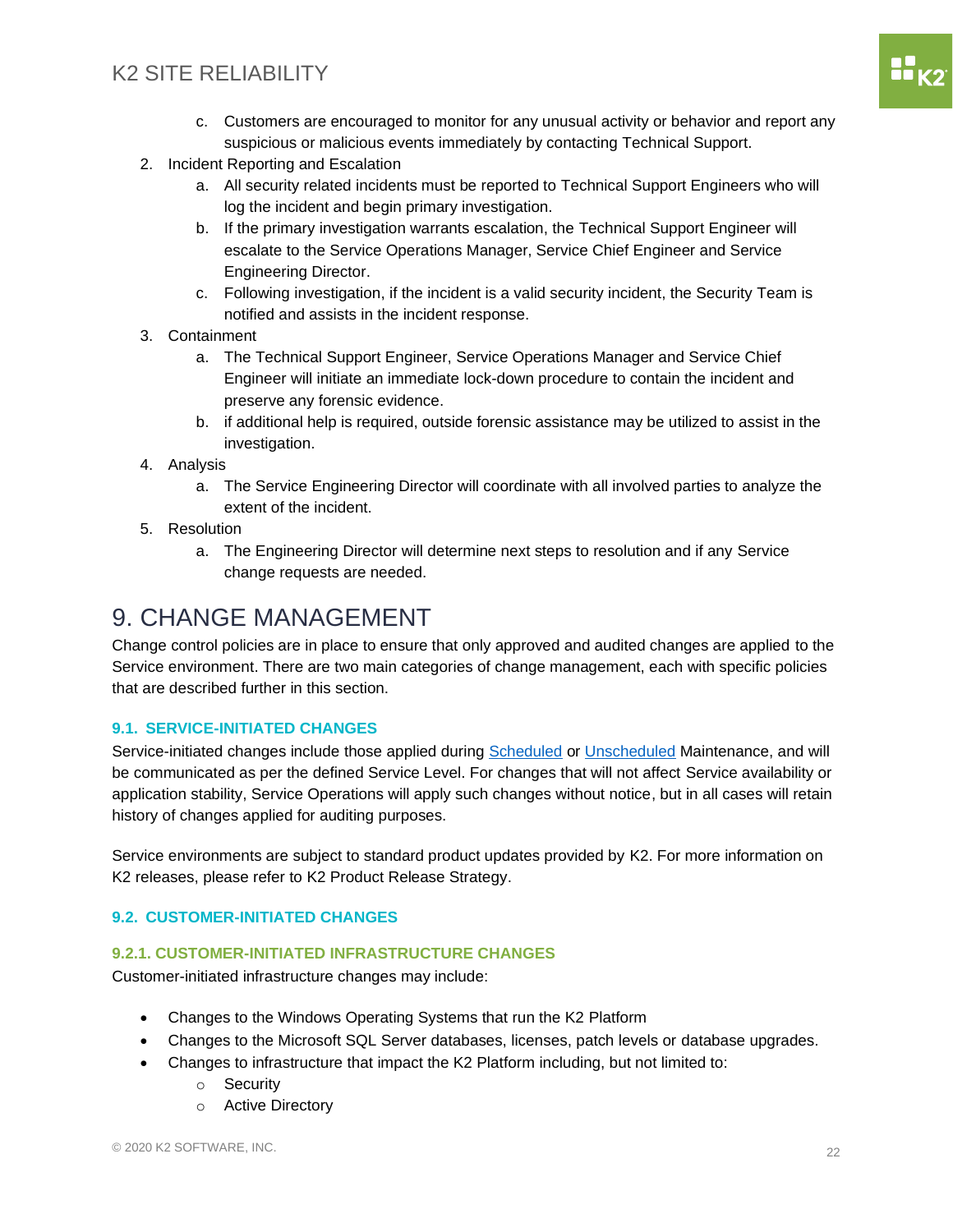- o IIS
- o Patches and updates
- o Load balancing
- o Microsoft Azure related components and infrastructure

These changes are done by customer resources responsible for these services and should be coordinated with Service provider staff to ensure that such changes are managed, well tested and implemented in a way to ensure minimum disruption to the service. K2 will not be held responsible for service disruption caused by customer-initiated changes to these components.

#### <span id="page-23-0"></span>**9.2.2. CUSTOMER-INITIATED PLATFORM CHANGES**

Customer-initiated platform changes may include:

- Packaging applications from within a non-production environment
- Deploying applications into a production environment
- Configuring the Service

The Service will not allow customers to make changes to the standard Service environment through custom code or other unique customizations that would alter the standard functions of the Service.

The non-prod environment within the Service duplicates the production environment so that testing of applications in the non-prod environment is representative of the production environment (outside of applications developed and deployed within the production environment) and to facilitate easy migration between non-production and production environments.

### <span id="page-23-1"></span>10. ESCALATION

In case of Service interruptions, the escalation process will follow the standard incident management process. In case of any other issues not related to incidents or urgent situations (e.g. related to the delivery of the service in general, changing business requirements or others), the ESM should be contacted. Any escalation related to the service or service delivery should be escalated as follows:

UK, EMEA and APAC\*

| <b>Title</b>                         | <b>Contact Details</b>                                                   |
|--------------------------------------|--------------------------------------------------------------------------|
| K2 Site Reliability Incident logging | https://portal.k2.com/ticket/default                                     |
| Enterprise Service Manager (ESM)     | <details be="" by="" customer="" provided,="" to="" varies=""></details> |
| Manager of K2 Enterprise Services    | Theo Roos, Theo@k2.com                                                   |
| K2 Professional Services Director    | Kevin Bryant Kevin.B@k2.com                                              |

\*These contact details are subject to change.

North America\*

Title Contact Details